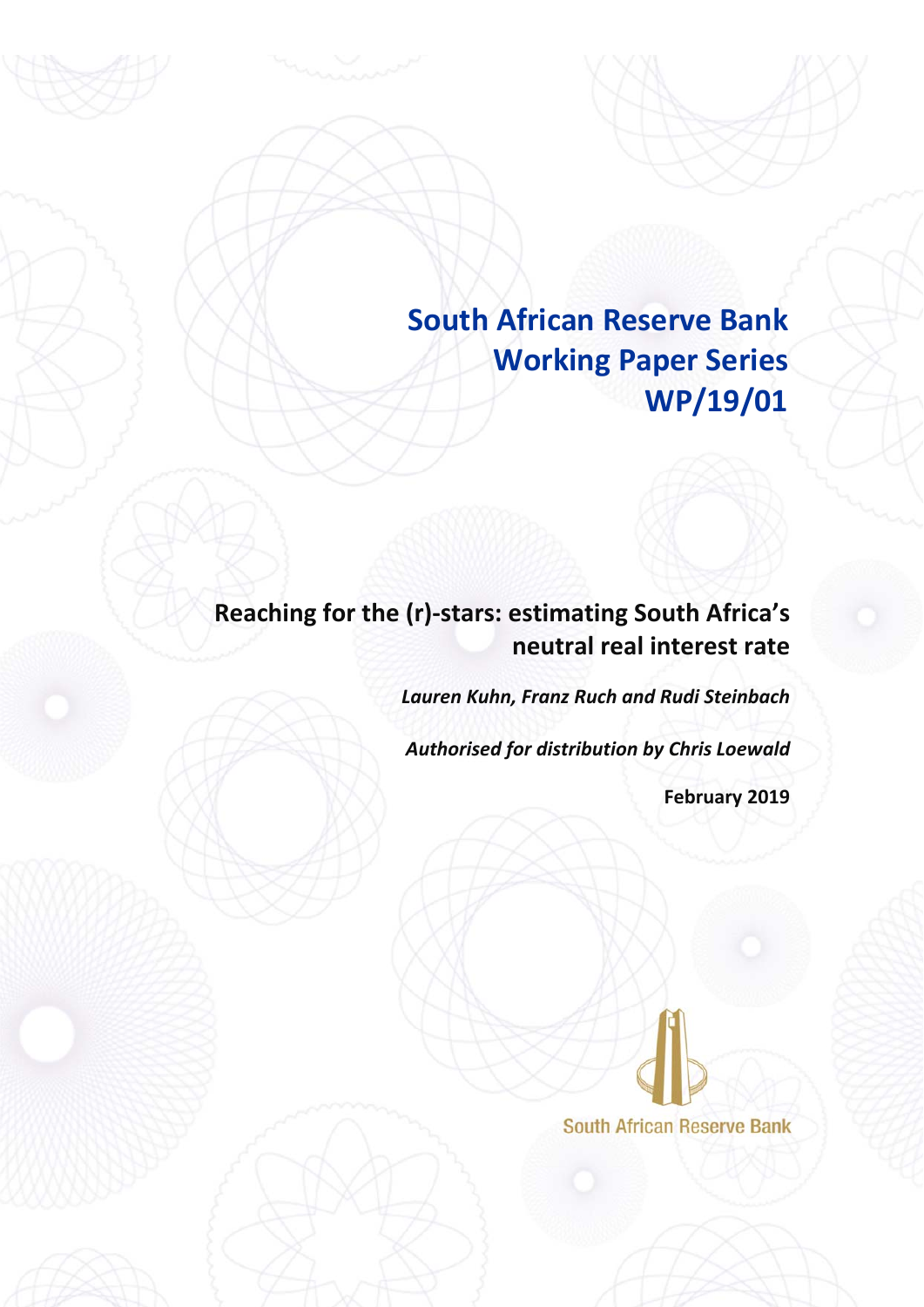South African Reserve Bank Working Papers are written by staff members of the South African Reserve Bank and on occasion by consultants under the auspices of the Bank. The papers deal with topical issues and describe preliminary research findings, and develop new analytical or empirical approaches in their analyses. They are solely intended to elicit comments and stimulate debate.

The views expressed in this Working Paper are those of the author(s) and do not necessarily represent those of the South African Reserve Bank or South African Reserve Bank policy. While every precaution is taken to ensure the accuracy of information, the South African Reserve Bank shall not be liable to any person for inaccurate information, omissions or opinions contained herein.

South African Reserve Bank Working Papers are externally refereed.

Information on South African Reserve Bank Working Papers can be found at http://www.resbank.co.za/Research/ResearchPapers/WorkingPapers/Pages/WorkingPapers‐Home.aspx

Enquiries

Head: Economic Research and Statistics Department South African Reserve Bank P O Box 427 Pretoria 0001

Tel. no.: +27 12 313‐3911 0861 12 SARB (0861 12 7272)

#### **© South African Reserve Bank**

All rights reserved. No part of this publication may be reproduced, stored in a retrieval system, or transmitted in any form or by any means without fully acknowledging the author(s) and this Working Paper as the source.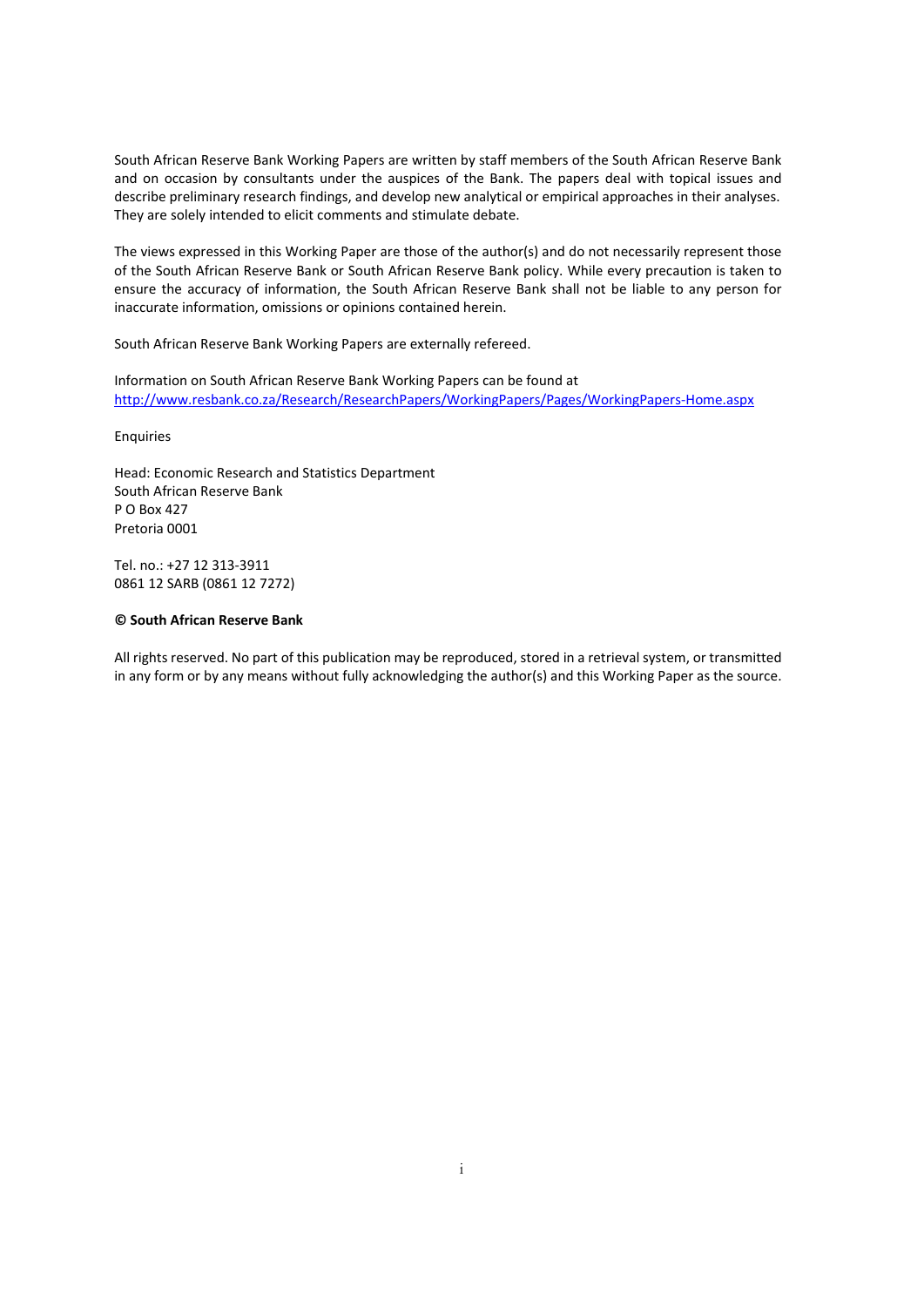# Reaching for the (r)-stars: estimating South Africa's neutral real interest rate

Lauren Kuhn<sup>∗</sup> Franz Ruch Rudi Steinbach

February 19, 2019

#### Abstract

The global financial crisis (GFC) saw real interest rates fall to all-time lows as central banks aimed to stimulate economic activity. The effectiveness of such low real rates depends, to a large extent, on the neutral real interest rate — popularly referred to as r-star. Monetary policy is considered expansionary when real interest rates are below r-star, and vice versa. However, the challenge arises from the fact that r-star is unobservable. This paper estimates r-star in the spirit of the popular Laubach-Williams (LW) methodology, but adapts their approach to capture the dynamics of a small open economy. This is achieved by incorporating additional drivers of the neutral rate, such as domestic net savings and investment, South Africa's country risk premium, and the potential growth rate of our trading partners. In addition, foreign linkages like the exchange rate and international commodity prices are included to capture the impact of developments in the rest of the world on South African growth and inflation. The results suggest that South Africa's r-star has fallen less than in advanced economies — from an average of 4.4 per cent from 2000 to 2006 to 1.9 per cent in 2017Q4.

*JEL Classification: E31, D40, C54, E43*

*Keywords: Neutral real interest rate, Monetary policy, Bayesian estimation,Open economy*

*Corresponding author's e-mail address: lauren.kuhn@resbank.co.za*

<sup>∗</sup>*Corresponding author*. Email: lauren.kuhn@resbank.co.za. The views expressed are those of the author(s) and do not necessarily represent those of the South African Reserve Bank or Reserve Bank policy. While every precaution is taken to ensure the accuracy of information, the South African Reserve Bank shall not be liable to any person for inaccurate information or opinions contained herein.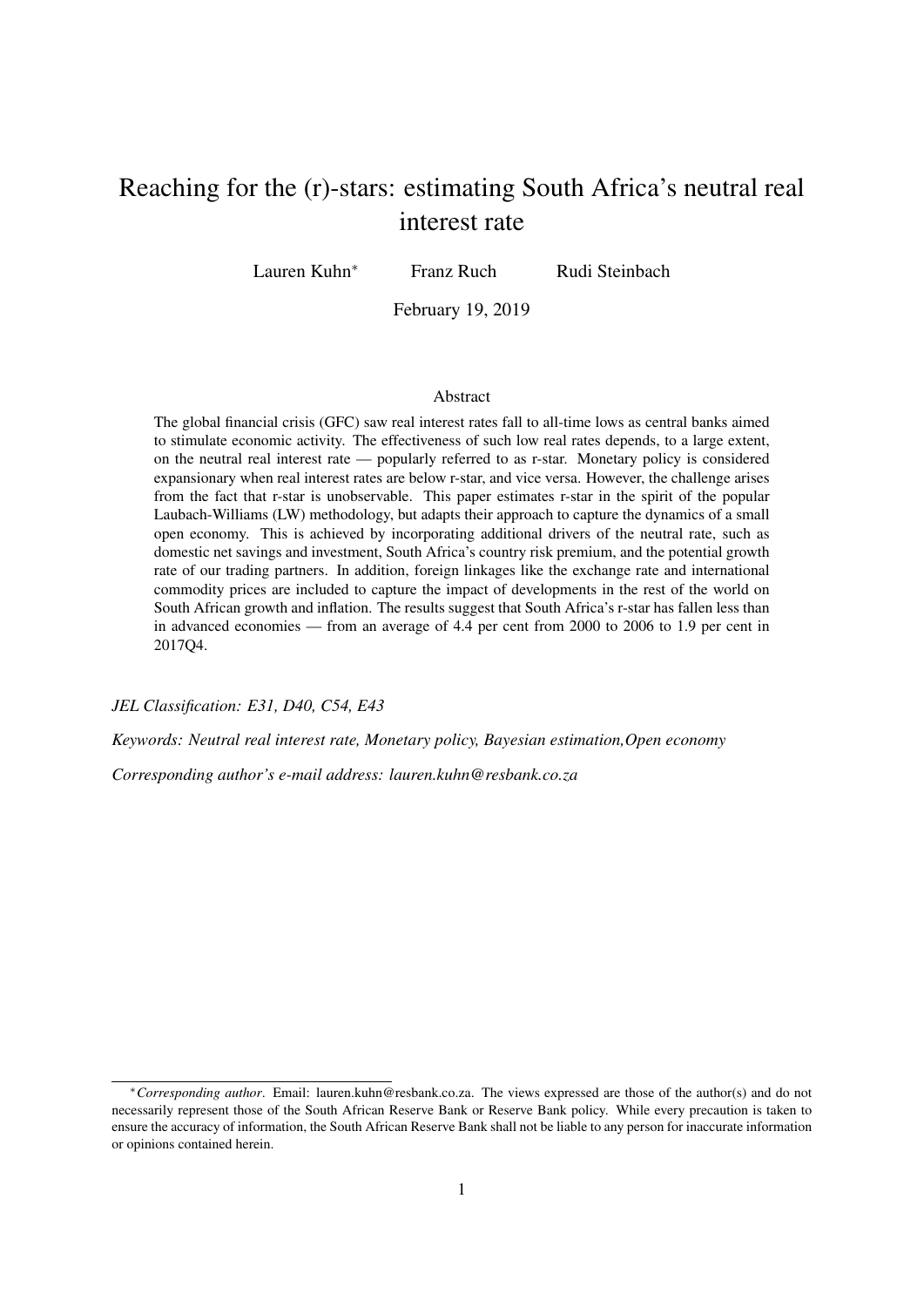# **Contents**

| $\mathbf 1$  | <b>Introduction</b>                                                                                                                                    | $\overline{\mathbf{4}}$ |
|--------------|--------------------------------------------------------------------------------------------------------------------------------------------------------|-------------------------|
| $\mathbf{2}$ | <b>Literature review</b>                                                                                                                               | $\boldsymbol{4}$        |
| 3            | The model                                                                                                                                              | 6                       |
| 4            | <b>Estimation</b><br>4.1<br>4.2                                                                                                                        | 8<br>9<br>10            |
| 5            | <b>Results</b><br>5.1<br>5.2<br>5.3                                                                                                                    | 10<br>10<br>13<br>14    |
| 6            | <b>Sensitivity analysis</b><br>Sensitivity to changes to the variance of $z_1, \ldots, z_1, \ldots, z_1, \ldots, z_1, \ldots, z_1, \ldots, z_n$<br>6.1 | 15<br>15                |
| 7            | Conclusion                                                                                                                                             | 16                      |
|              | <b>Appendices</b>                                                                                                                                      | 17                      |
|              | A Data                                                                                                                                                 | 17                      |
|              | <b>B</b> Domestic economy prior and posterior estimates                                                                                                | 18                      |
|              | C Foreign economy prior and posterior estimates                                                                                                        | 18                      |
|              | D Comparisons of real interest rates                                                                                                                   | 19                      |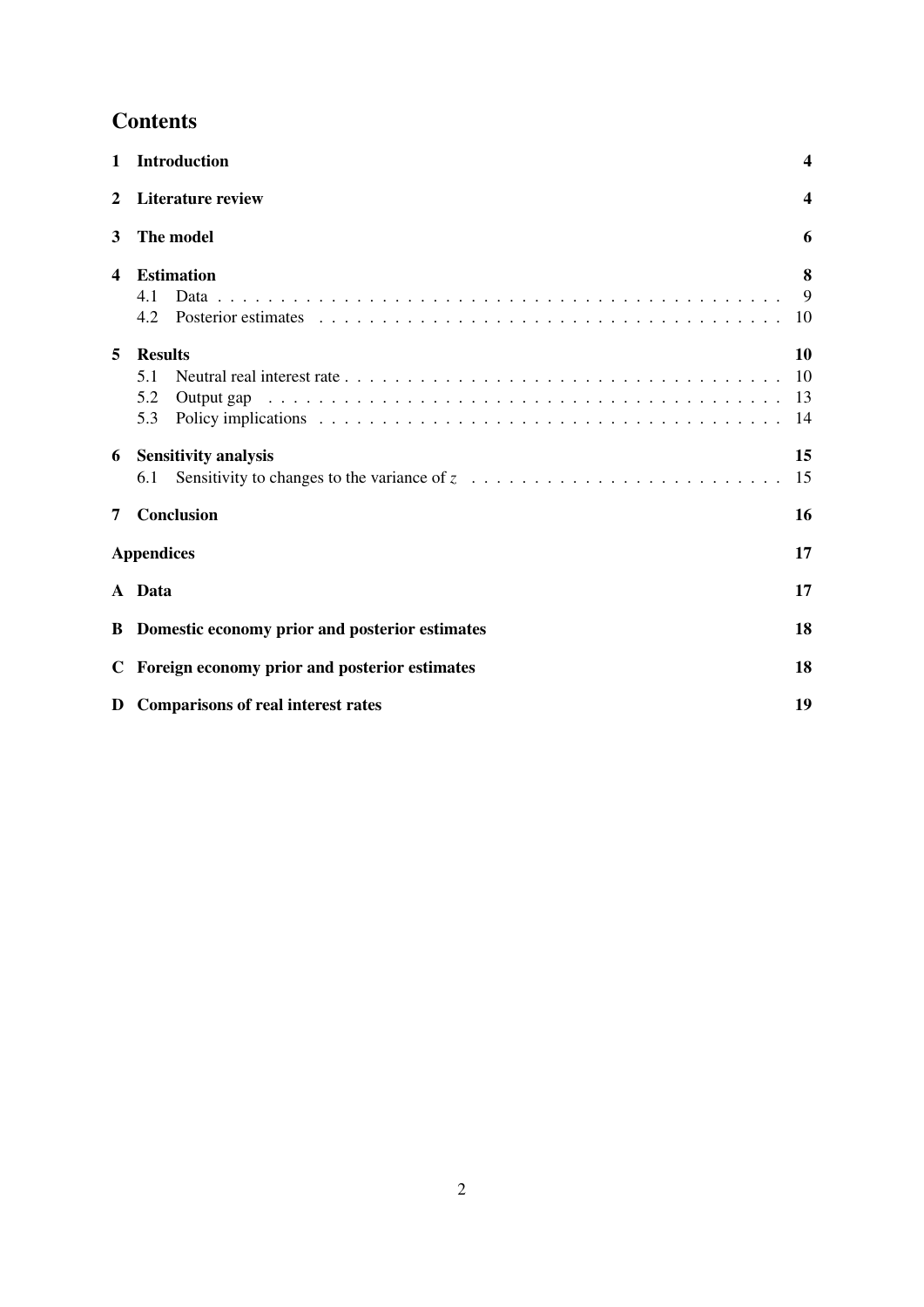# List of Tables

| 2 |                 |  |  |  |  |  |  |  |  |  |  |  |  |  |  |  |
|---|-----------------|--|--|--|--|--|--|--|--|--|--|--|--|--|--|--|
|   |                 |  |  |  |  |  |  |  |  |  |  |  |  |  |  |  |
|   | List of Figures |  |  |  |  |  |  |  |  |  |  |  |  |  |  |  |

| 5 Sensitivity of r-star and z to changes to the variance of $z_1, \ldots, z_n, \ldots, z_n, \ldots, z_n$ |  |
|----------------------------------------------------------------------------------------------------------|--|
|                                                                                                          |  |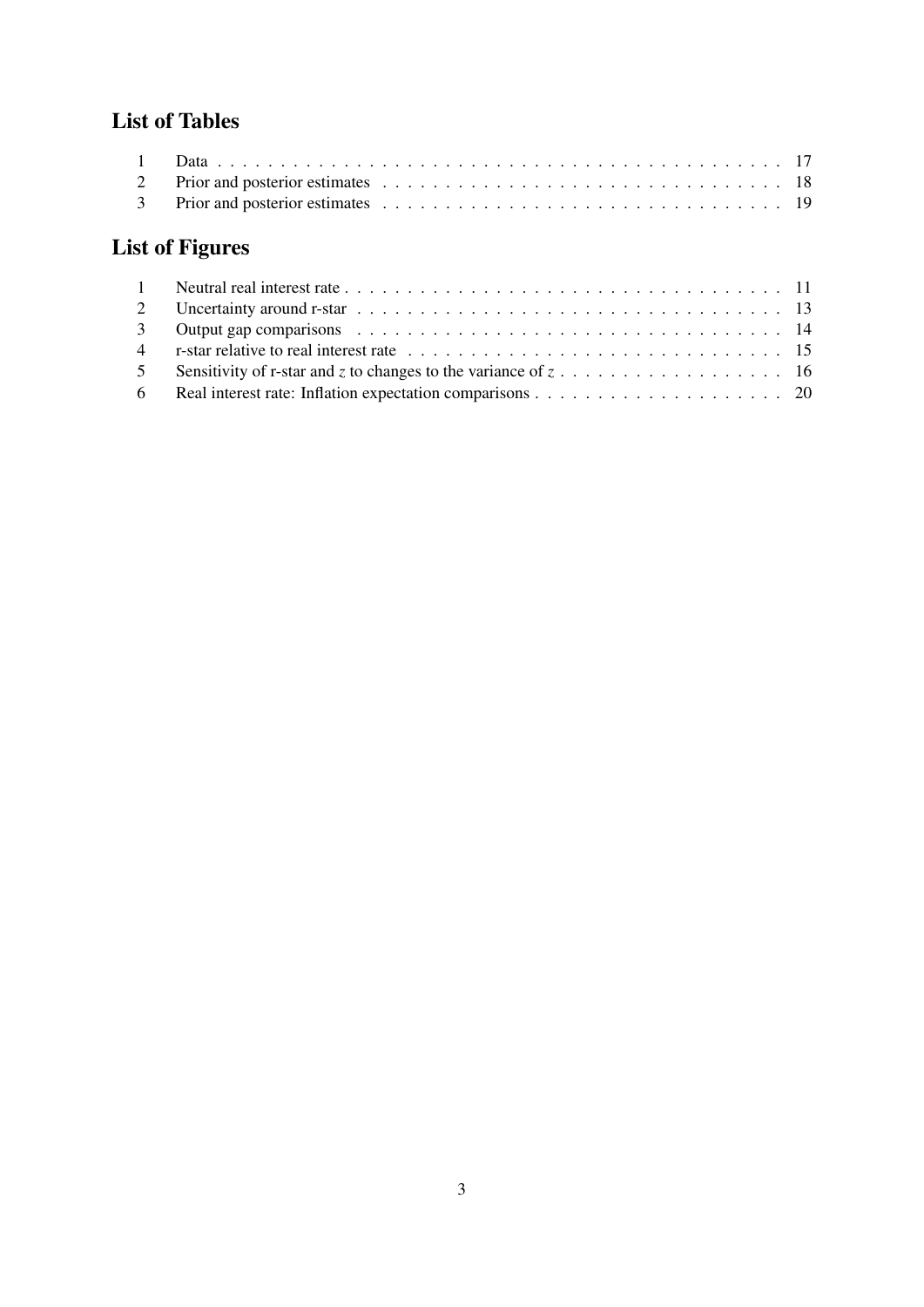#### <span id="page-5-0"></span>1 Introduction

The global financial crisis (GFC) and subsequent great recession required extraordinary accommodative policy to stabilize economic activity. This saw real interest rates fall to multi-decade lows as households deleveraged, demand for safe assets rose, and advanced economy investment fell. These factors should also affect estimates of the neutral real interest rate (henceforth r-star) – the rate at which inflation is stable around the central bank's inflation target and output is operating at its potential. The importance of r-star lies in its indication of the extent of monetary policy stimulus. If real interest rates are below the level of r-star, monetary policy is supportive of economic activity, and vice versa. While the output loss following the GFC required real rates to be exceptionally supportive, recent growth momentum in advanced economies, coupled with indications of rising inflation, has seen normalisation of monetary policy to equilibrium levels — in line with their respective r-stars. In South Africa, monetary policy has been gradually normalising in real terms since 2014. To assess the appropriateness of the pace of reduction in policy accommodation, estimates of r-star are crucially important.

We build an open economy version of the [Laubach and Williams](#page-22-0) [\(2003\)](#page-22-0) model to estimate r-star in South Africa. [Laubach and Williams](#page-22-0) [\(2003\)](#page-22-0) (henceforth LW) base r-star estimates on two factors: (1) the underlying potential growth rate of an economy, and (2) an unobservable factor *z* that captures other likely drivers of r-star, such as time preferences of households, within the confines of a closed economy. Similar to [Wynne and Zhang](#page-23-0) [\(2017\)](#page-23-0), we expand on this formulation by expressing r-star as a function of both domestic and trading partner potential growth. Furthermore, inspired by [Pescatori and Turunen](#page-23-1) [\(2015\)](#page-23-1), we define likely drivers of the unobserved component *z*, such as South Africa's savings and investment imbalance, and country risk premium. In addition, the model's description of the processes that determine growth and inflation are enriched by adding the exchange rate channel and allowing for the impact of developments in the rest of world. Unlike LW, we use Bayesian techniques to estimate the model.

The results suggest that r-star has fallen in South Africa since the GFC, although to a lesser extent than estimates for the United States and other advanced economies. The decline in the r-star is mainly the result of slowing domestic potential growth that is estimated to have declined from an average of about 4 per cent in the mid-2000s' to an average of only 0.7 per cent in 2017. R-star is estimated at 1.9 per cent in the final quarter of 2017, this estimate could have been lower if there were no other factors, such as rising domestic country risk keeping it elevated. Given that r-star is unobservable, there is a high uncertainty about its actual value.

The paper proceeds as follows: section [2](#page-5-1) provides a brief literature review on the neutral real interest rate; section [3](#page-7-0) describes the model; section [4](#page-9-0) discusses the estimation approach, including the data used and posterior estimates; section [5](#page-11-1) provides the estimation results; section [6](#page-16-0) looks at the robustness of the results to certain estimation changes; before section [7](#page-17-0) concludes.

#### <span id="page-5-1"></span>2 Literature review

[Wicksell](#page-23-2) [\(1936\)](#page-23-2) originally conceived the concept of r-star as the *natural* rate of interest that is neutral in respect to prices and "tends neither to raise nor to lower them." Further, he argued that the level of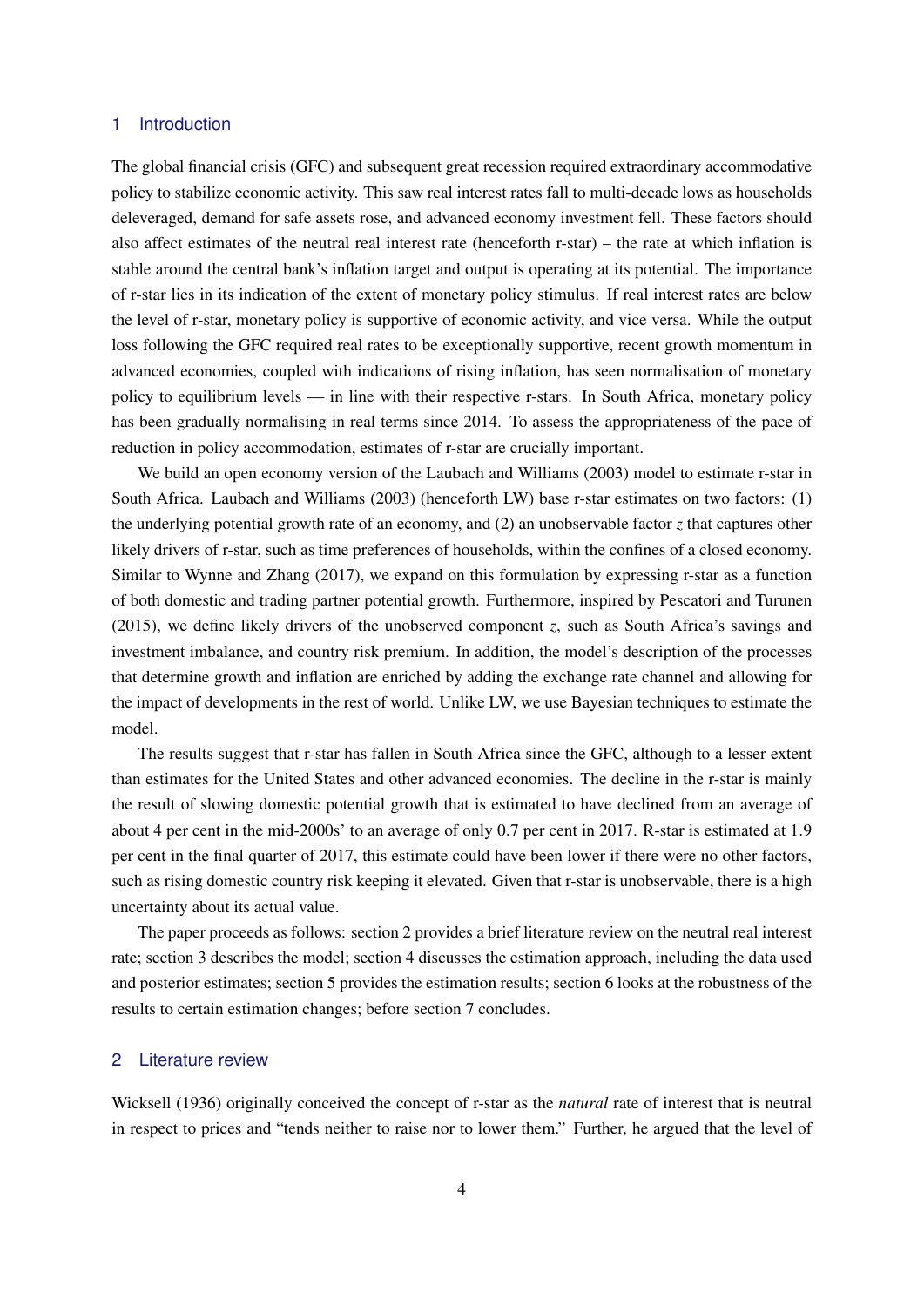r-star may change over time depending, for example, on factor productivity and availability [\(Beyer and](#page-22-1) [Wieland,](#page-22-1) [2017\)](#page-22-1). Similar definitions are used in papers by [Laubach and Williams](#page-22-0) [\(2003,](#page-22-0) [2016\)](#page-23-3), [Pescatori](#page-23-1) [and Turunen](#page-23-1) [\(2015\)](#page-23-1), [Orphanides and Williams](#page-23-4) [\(2002\)](#page-23-4), among others.

LW defined the natural, or neutral, real interest rate as the real short-term rate that is consistent with stable inflation and output at potential. This is the level of the interest rate that is expected to prevail in normal times, when the economy has recovered from any business cycle fluctuations. The position of the real interest rate relative to r-star then informs the stance of monetary policy. Real interest rates below r-star would be expansionary, while rates above it would be contractionary.

LW uses a semi-structural model that builds on the New Keynesian framework of an intertemporal investment-savings (IS) relationship and a Phillips curve. Together, these two equations describe the dynamics of the output gap as a function of the real interest rate *gap*, and in turn, inflation as a function of the output gap.<sup>[1](#page-6-0)</sup> They apply a Kalman filter to jointly estimate r-star and the level of potential output ultimately linking r-star to the economy's estimated trend growth rate. Furthermore, the authors use the median-unbiased estimates approach of [Stock](#page-23-5) [\(1994\)](#page-23-5) and [Stock and Watson](#page-23-6) [\(1998\)](#page-23-6) on the coefficients of r-star and trend growth variations, and estimate the remaining model parameters using maximum likelihood.

Building on LW's closed economy model, [Wynne and Zhang](#page-23-0) [\(2017\)](#page-23-0) estimate a two-country framework. Like LW's original model, r-star is linked to the trend growth rate (underlying potential growth rate). However, [Wynne and Zhang](#page-23-0) [\(2017\)](#page-23-0), extend this r-star calculation to include the underlying potential growth rate of the foreign country, in order to examine the impact of foreign shocks on open economies. In addition, by applying Bayesian estimation, their prior information avoids the pile-up problem that often afflicts maximum likelihood methods.[2](#page-6-1) Other work that also builds on LW include [Holston et al.](#page-22-2) [\(2017\)](#page-22-2) on the US, Canada, and Euro Area; and [Beyer and Wieland](#page-22-1) [\(2017\)](#page-22-1) for the US, Euro Area, and Germany.

Several alternative frameworks have been used to estimate r-star, including the Taylor rule [\(Taylor](#page-23-7) [and Wieland,](#page-23-7) [2016\)](#page-23-7); consumption-based methods [\(Hamilton et al.,](#page-22-3) [2016](#page-22-3) and [Fuentes et al.,](#page-22-4) [2007\)](#page-22-4); the yield curve to determine market participants' beliefs of future short-rates [\(Bomfim,](#page-22-5) [2001\)](#page-22-5); and statistical methods such as averaging and filters (see, for example, [Hodrick and Prescott,](#page-22-6) [1997;](#page-22-6) and [Cogley,](#page-22-7) [2002](#page-22-7) for applicable filter options).

More theoretically founded models such as the dynamic stochastic general equilibrium (DSGE) are also used to estimate r-star, as opposed to the popular semi-structural approach of LW. However, r-star estimates from these models are found to show more variability than is commonly attributed to equilibrium real interest rates [\(Pescatori and Turunen,](#page-23-1) [2015\)](#page-23-1). Additionally, given that a semi-structural model in the spirit of LW only imposes mild cross-equation restrictions, and is able to exploit information from other variables; the model is less likely to be miss-specified — especially in the presence of near

<span id="page-6-1"></span><span id="page-6-0"></span><sup>&</sup>lt;sup>1</sup>The real interest rate gap is the difference between the real interest rate and r-star.

 $2$ In models where series are decomposed into trends and cycles, the variance of a trend's growth rate may be non-zero, but small in comparison to the overall variance of the trend. In these situations, the pile-up problem refers to the tendency of maximum likelihood techniques to estimate the standard deviation of the trend growth rate as being zero, when in fact it is not. However, through proper allocation of priors, Bayesian estimation can avoid this so-called pile-up problem of maximum likelihood highlighted in [Stock](#page-23-5) [\(1994\)](#page-23-5). An alternative approach would be to use the methodology of [Holston et al.](#page-22-2) [\(2017\)](#page-22-2) by imposing the [Stock and Watson](#page-23-6) [\(1998\)](#page-23-6)'s median unbiased estimator of the ratio of the relevant nuisance parameters when estimating the remaining model parameters through maximum likelihood.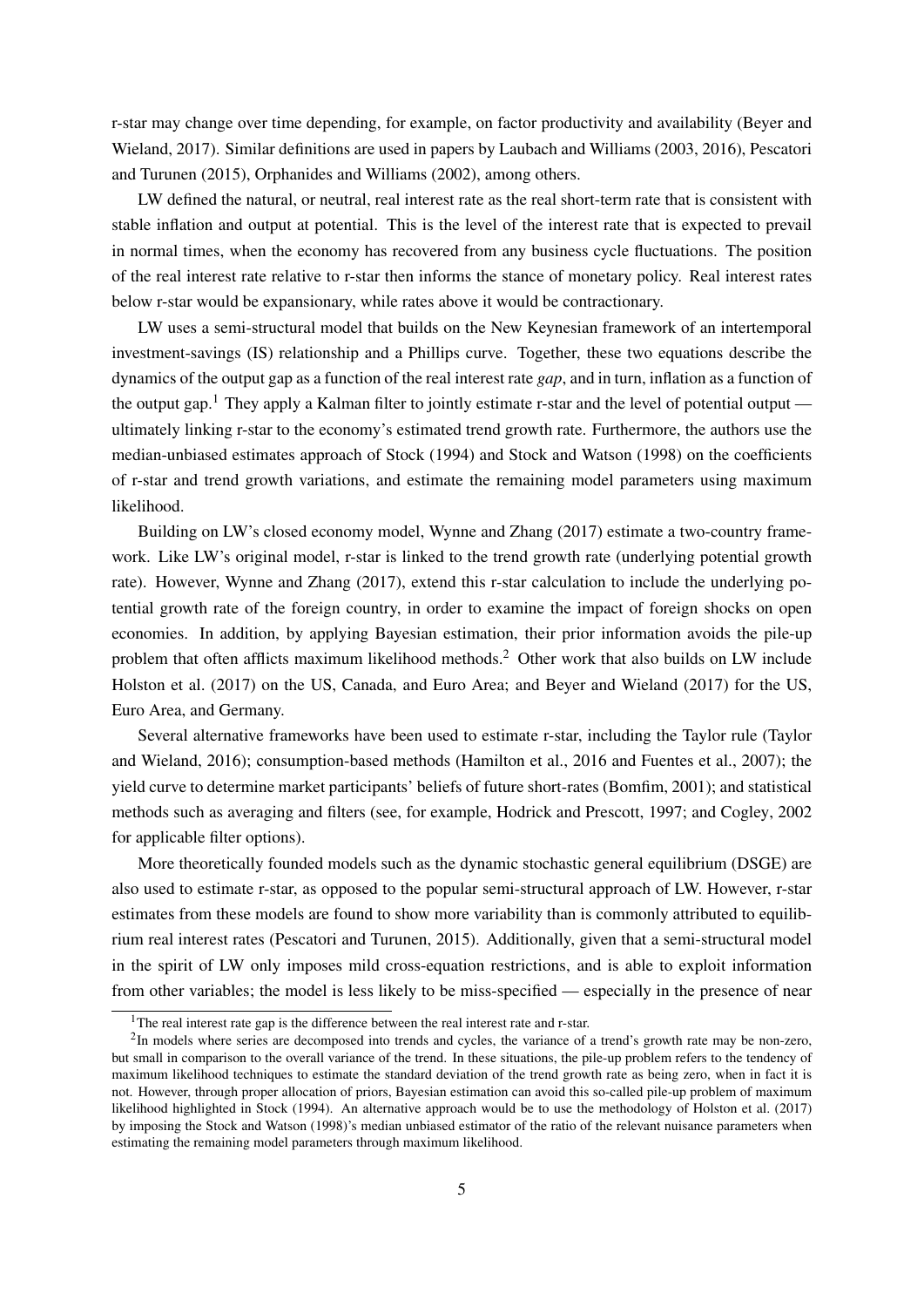non-stationarity in observed real rates [\(Barsky et al.,](#page-22-8) [2014;](#page-22-8) [Cúrdia et al.,](#page-22-9) [2015;](#page-22-9) [Pescatori and Turunen,](#page-23-1) [2015\)](#page-23-1).

An alternative, but complementary definition of r-star that reflects the interest rate dynamics of a small open economy, is the uncovered interest parity condition, as it captures global factors via exchange rate movements and changing risk premia. [Bernhardsen and Gerdrup](#page-22-10) [\(2007\)](#page-22-10) model the risk-adjusted uncovered interest rate parity whereby the domestic real interest rate is driven by its foreign counterpart, the expectation of the change in the real exchange rate and risk premiums. They find that interest rate parity provides a reasonable explanation for why domestic interest rates may be influenced by the foreign interest rates, at least to avoid exchange rate depreciation. This is also true for global savings and investment behaviour, whereby the global r-star may influence the r-star in a small open economy. However, depending on the small open economy's idiosyncrasies, the relationship between the global and domestic neutral rate may not be easy to identify.

#### <span id="page-7-0"></span>3 The model

We use a modified version of LW's semi-structural model to estimate r-star, by adjusting their model in two dimensions. First, since South Africa is a small open economy reliant on commodity exports, we include open economy aspects such as the exchange rate, commodity prices, and foreign demand pressures. To introduce these channels we modify the IS curve as:

<span id="page-7-4"></span>
$$
\tilde{y}_t = \alpha_y \tilde{y}_{t-1} + \alpha_r (r_t - r_t^*) + \alpha_{y^f} \tilde{y}_t^f + \alpha_q (q_t - q_t^*) + \alpha_c com_t + \varepsilon_t^{\tilde{y}}
$$
\n
$$
\tag{1}
$$

where the output gap,  $\tilde{y}$ , is the difference between real GDP and its potential (i.e.  $\tilde{y}_t = y_t - y_t^*$ ),  $r_t - r_t^*$  is the gap between the real interest rate and its neutral rate,  $\tilde{y}^f$  is the foreign output gap,  $q_t - q_t^*$  is the gap between the real exchange rate and its equilibrium, and  $com<sub>t</sub>$  is the real price of commodity exports.<sup>[3](#page-7-1),[4](#page-7-2)</sup>

<span id="page-7-3"></span>Reminiscent of the neo-classical growth model, LW's key motivating equation bases the relationship between the real interest rate, underlying potential growth rate and behavioural parameters on basic household intertemporal utility maximisation:

$$
r = \sigma g_c + \theta \tag{2}
$$

where *r* is the real interest rate,  $g_c$  is the per capita growth in consumption,  $\sigma$  is the inverse intertemporal elasticity of substitution in consumption, and  $\theta$  is the rate of time preference. LW simplify the theoretical relationship in Equation [\(2\)](#page-7-3) by linking the neutral real interest rate,  $r_t^*$ , to the underlying potential growth rate of an economy  $g_t$ , as well as  $z_t$ , which captures all other determinants of  $r_t^*$ :

$$
r_t^* = c g_t + z_t \tag{3}
$$

<span id="page-7-1"></span> $3$ Unlike LW, we do not use more than one autoregressive coefficient in the estimation step as there is not a significant difference in dynamics and it is more closely linked to the theoretical foundations of intertemporal optimisation.

<span id="page-7-2"></span><sup>&</sup>lt;sup>4</sup>Since the model is not closed by a policy rule, the real interest rate is modelled as a random walk. We assume *com*<sup>*t*</sup> and  $q_t$ follow AR(1) processes.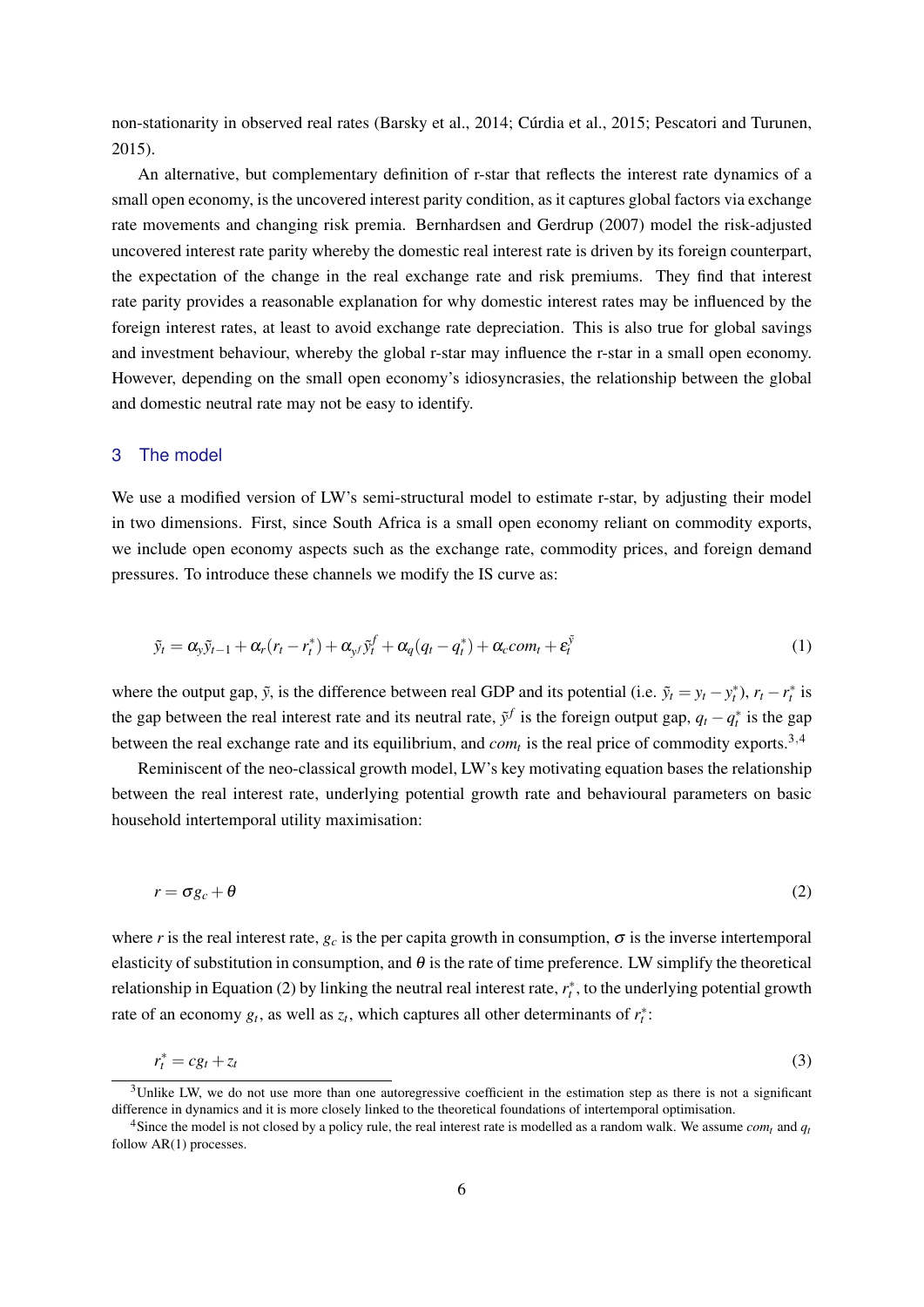[Wynne and Zhang](#page-23-0) [\(2017\)](#page-23-0) extends LW's r-star formulation to show that the neutral rate for an open economy setting would evolve as:

$$
r_t^* = c_1 g_t + c_2 g_t^f + z_t \tag{4}
$$

where  $g_t$  and  $g_t^f$  are the underlying growth rates of potential output for the domestic and foreign economy, respectively. Together, *c*<sup>1</sup> and *c*<sup>2</sup> represent the inverse elasticity of substitution found in Equation  $(2).^{5}$  $(2).^{5}$  $(2).^{5}$  $(2).^{5}$ 

Due to its unobservable nature, *z*, or the 'headwinds' to r-star, has been the subject of criticism.<sup>[6](#page-8-1)</sup> For example, *z* can either be a random walk or autoregressive, and choices about its statistical properties are often subjective and may have a measurable impact on the eventual estimate of r-star.

In order to address some of this criticism, we adjust the model in a second dimension by introducing potential drivers of *z*, although in a somewhat ad hoc way. We choose to focus on specific drivers from two other theories of interest rates: loanable funds and uncovered interest parity. Loanable funds theory shows the need to include shifts in the supply (savings) and demand (investment) of loanable funds as drivers of interest rates. Uncovered interest parity highlights the importance of country risk. Similar to [Pescatori and Turunen](#page-23-1) [\(2015\)](#page-23-1) and [Blanchard et al.](#page-22-11) [\(2014\)](#page-22-11), *z* is modified such that:

$$
z_t = \gamma_z z_{t-1} + \gamma_p \Delta p_t - (\gamma_s \Delta s_t - \gamma_t \Delta i_t) + \varepsilon_t^z
$$
\n<sup>(5)</sup>

where  $p_t$  is the country risk premium (proxied by the EMBI+ strip spread for South Africa), and the domestic current account balance is proxied by net savings (*st*) and net investment (*it*) to GDP. The country risk premium and current account proxies are modelled as autoregressive functions with a persistence term  $\rho_i$  with  $j \in p, s, i$ . The autoregressive term  $(\gamma_i)$  is set to 1 in order for *z* to mimic a random walk, but with time-varying drift.

Unlike in [Pescatori and Turunen](#page-23-1) [\(2015\)](#page-23-1), we only use domestic factors to drive outcomes in *z*. All changes to r-star that occur, as a consequence of global headwinds, are assumed to be reflected either directly through foreign potential growth or indirectly through its impact on the country risk premium and the current account via savings and investment. The advantage of this approach is that we can link changes in the domestic savings-investment schedule directly to changes in r-star, without having to make claims about the indirect impact of the demand for safe assets or the size of global savings. The impact of these factors, in particular, can also be ambiguous. As an example, consider the fall in global r-star as a result of rising demand for safe assets. From an uncovered interest rate parity perspective, the falling global r-star should decrease the domestic neutral as well, suggesting the sign on the demand for safe assets proxy should be negative. However, shifts in risk perceptions that accompany flight to safety may lead to significantly higher country risk premiums as capital outflows occur.

The Phillips curve is modified such to reflect the inflation process in a small open economy:

$$
\pi_t = (1 - \beta_\pi)\pi_t^e + \beta_\pi \pi_{t-1} + \beta_y \tilde{y}_t + \beta_q (q_t - q_t^*) + \beta_o \pi_t^o + \varepsilon_t^\pi
$$
\n
$$
(6)
$$

<span id="page-8-0"></span><sup>&</sup>lt;sup>5</sup>If  $\sigma$  is the inverse elasticity of substitution, and  $\gamma$  is the degree of openness of the home economy, then it can be shown that  $c_1 = \sigma - \gamma(\sigma - 1)$  and  $c_2 = \gamma(\sigma - 1)$  (see [Clarida et al.,](#page-22-12) [2002\)](#page-22-12).

<span id="page-8-1"></span> $6$ See, for example, [Pescatori and Turunen](#page-23-1) [\(2015\)](#page-23-1) and [Beyer and Wieland](#page-22-1) [\(2017\)](#page-22-1).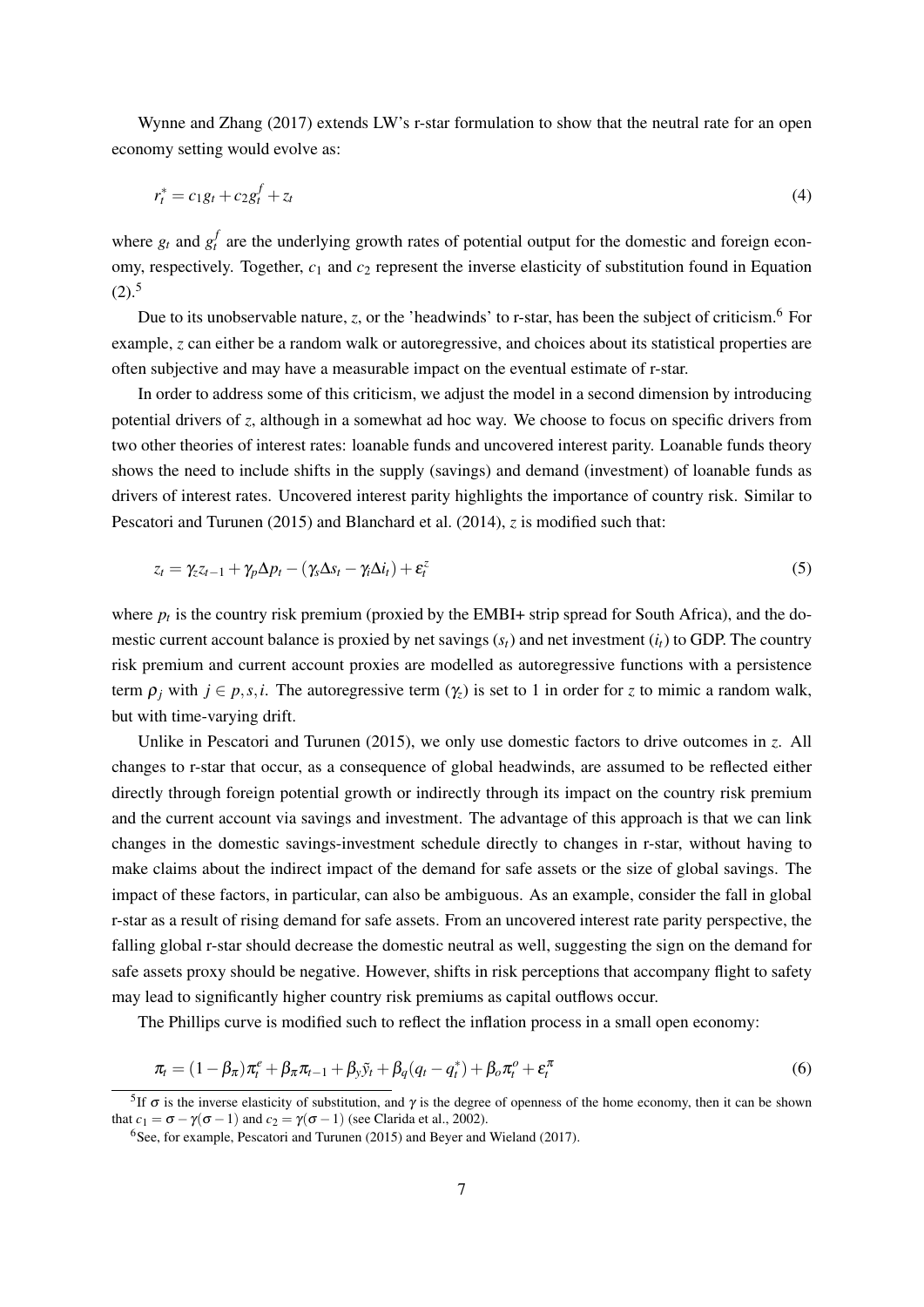where  $\pi$  is core inflation,  $\pi_t^e$  is inflation expectations,  $\tilde{y}_t$  is the output gap,  $\tilde{q}_t$  is the real exchange rate gap, and  $\pi_t^o$  is rand-denominated oil price inflation. Unlike LW, but consistent with the South African Reserve Bank's (SARB) main forecasting model (see [Botha, de Jager, Ruch, and Steinbach,](#page-22-13) [2017\)](#page-22-13), we use the expectations-augmented Phillips curve.<sup>[7](#page-9-1)</sup> As the model is semi-structural and not closed with a policy rule, we observe inflation expectations from the Bureau of Economic Research (BER) survey of inflation expectations (labelled  $\pi_e$ ). Although we model core inflation, we use two-year ahead headline inflation expectations, which should largely exclude relative price shock related to food and energy; and be a good proxy of core inflation.

Potential output and underlying potential growth are modelled as:

$$
y_t^* = y_{t-1}^* + g_t/4 + \varepsilon_t^{y^*} \tag{7}
$$

and

$$
g_t = g_{t-1} + \varepsilon_t^g \tag{8}
$$

where the (log) level of potential output  $(y^*)$  evolves by the quarter-on-quarter annualised underlying potential growth rate, *g*. In turn, *g* is a random walk. These equations allow for idiosyncratic factors such as droughts and strikes to affect the level of potential output, creating for temporary deviations from the underlying growth process, *g*. This approach to modelling potential output dates back to [Clark](#page-22-14) [\(1987\)](#page-22-14), who applied it to US data within a highly parsimonious model structure.

In the model, the rest of world is proxied by the United States, and the model structure and prior calibration are based on LW. In contrast, coefficients on autoregressive functions of lags greater than one are summed and used as a single coefficient. Since the SARB has an in-house global economy model, based on [Carabenciov et al.](#page-22-15) [\(2013\)](#page-22-15), we use data from this model instead of LW. See the data section for details on the data used and its source.

#### <span id="page-9-0"></span>4 Estimation

We implement a Bayesian estimation procedure instead of the maximum likelihood approach in LW. While Bayesian inference could be subject to misleading results, if not correctly specified, it allows us to impose prior views and take account of the uncertainties related to the parameters. Through analysis of historical data, as well as many well-studied coefficients (including the slope of the Phillips curve; the persistence in inflation; and the impact of the foreign output gap on its domestic counterpart), the use of prior information yields more plausible results, especially for the model's unobserved variables.

Bayesian estimation re-weights the likelihoods of the parameters of interest using prior information, and maximises these re-weighted likelihoods as follows:

$$
P(\Omega|X^T) = \frac{P(\Omega)L(X^T|\Omega)}{P(X^T)}
$$
\n(9)

where the posterior distribution of the unknown parameters conditional on the observed data over time

<span id="page-9-1"></span> $\frac{7}{3}$ See [Friedman](#page-22-16) [\(1968\)](#page-22-16) for a Phillip's curve that incorporates inflation expectations.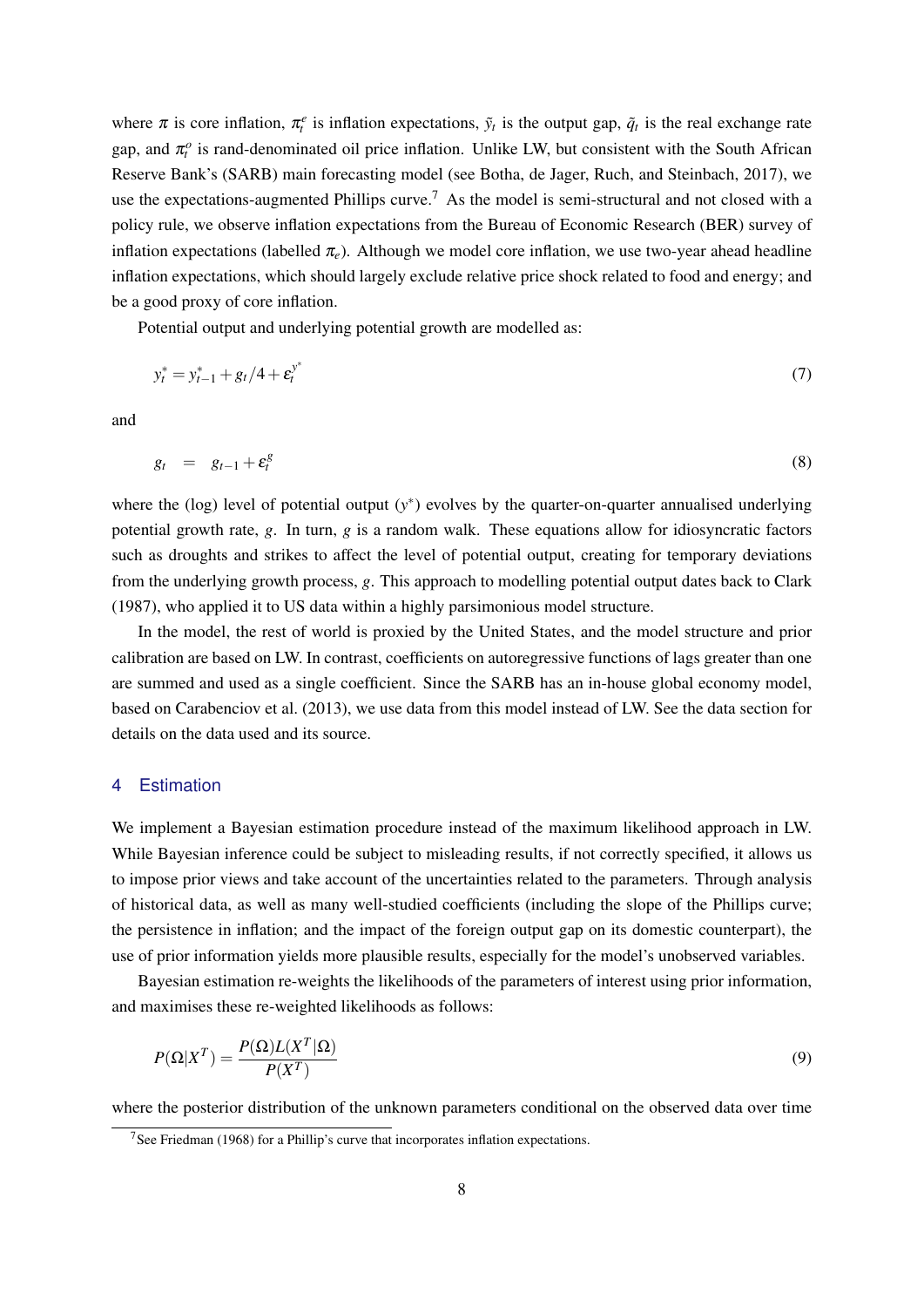*T*,  $P(\Omega|X^T)$ , is proportional to the product of the prior distribution,  $P(\Omega)$ , and the likelihood function of the observed data over time *T* conditional on the unknown parameters,  $L(X^T|\Omega)$ .  $P(\cdot)$  is the probability density function which can take on any possible distribution.

We set out the specific prior used for each parameter in Table [2,](#page-19-1) describing its prior mean, probability distribution and standard error. The posterior distribution is then estimated through the integration of the likelihood function, with the help of the Kalman filter, over the parameter space using priors as weights. However, as pointed out by [Rabanal and Rubio-Ramírez](#page-23-8) [\(2005\)](#page-23-8), an analytical solution of the above problem is only available in a restrictive set of examples and therefore we require Markov chain Monte Carlo methods such as the Metropolis-Hastings algorithm, in order to solve for the unknown posterior distributions. The specific type of algorithm used in this estimation is a rejection sampling algorithm. A jump distribution is used to sample specific values of the unknown parameters, where the posterior value is either accepted or rejected based on acceptance probabilities to monitor the frequency of acceptance in the Metropolis step [\(Gelman et al.,](#page-22-17) [1996\)](#page-22-17). An initial burn-in phase is also taken to ensure that the posterior distribution is formed from the stable section of the Markov chain.

The priors on *z*, as well as r-star, are based on Ordinary Least Squares (OLS) estimates. Given that *z* is unobserved we generate OLS estimates for the parameters of the assumed underlying observed components of *z* to an HP-filtered version of SA's real interest rate.

#### <span id="page-10-0"></span>4.1 Data

Both foreign and domestic data are used in the estimation step (described in Table [1\)](#page-18-3). We observe foreign trend potential growth  $(g^f)$ , the output gap  $(\tilde{y}^f)$ , r-star  $(r_f^*)$ , and real interest rate for the US economy from the global projection model (GPM) of [Carabenciov et al.](#page-22-15) [\(2013\)](#page-22-15). Other foreign variables include US core personal consumption expenditure (PCE) inflation (core PCE inflation,  $\pi^f$ ), Brent crude oil prices, and real commodity prices (deflated by US core PCE inflation) that is weighted by SA exports.

Domestically, real GDP and consumer inflation excluding food and energy (as a measure of core inflation), are obtained from Statistics South Africa (Stats SA). We also use inflation expectations from the Bureau of Economic Research (BER) survey of inflation expectations. Although we model core inflation, we assume that the available headline inflation expectations of two-years ahead should exclude relative prices, hence approximate core inflation.<sup>[8](#page-10-1)</sup> We observe real interest rates, in accordance with the Fischer equation, as the difference between the nominal repurchase rate and the one-year ahead inflation forecast from the South African Reserve Bank's core econometric model.<sup>[9](#page-10-2)</sup> The country risk premium is proxied by the EMBI+ spread for South Africa.[10](#page-10-3) The current account is proxied by net savings less net investment as a percentage of SA's GDP. We deduct consumption of fixed capital at replacement value from gross savings and gross fixed capital formation, to calculate net savings and investment to GDP. We use the HP-filtered outcomes to capture the trends in both country risk premium and the savings-

<span id="page-10-1"></span><sup>&</sup>lt;sup>8</sup>Given that the series is survey based, we assume that the candidates surveyed do not consider relative price shocks to food and energy for their expectations of inflation two years ahead.

<span id="page-10-2"></span><sup>9</sup>As the SARB's policy reaction function, using a Taylor type rule, was based originally in the SARB's core econometric model projections of headline inflation.

<span id="page-10-3"></span> $10$ To deal with the volatility in the spread, we applied a HP filter which (in line with the actual data) suggests that country risk has remained elevated post-GFC. This is corroborated using the Bloomberg index of country risk for South Africa which remains significantly elevated compared with a pre-crisis view.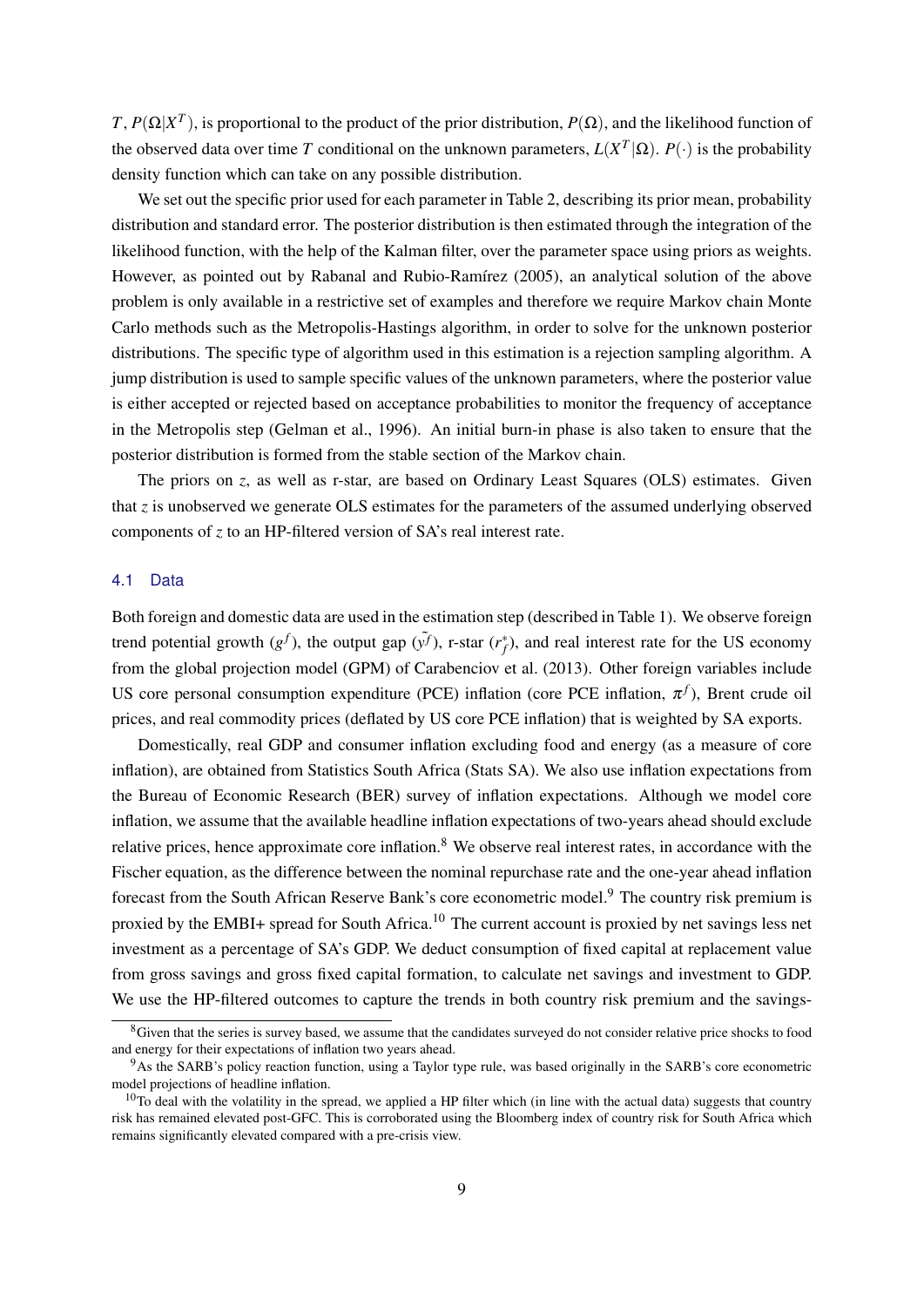<span id="page-11-0"></span>investment balance.

#### 4.2 Posterior estimates

The model is estimated using a Metropolis-Hastings algorithm with 100 000 iterations on data from 2000Q1 to 2017Q4. The priors and posteriors are provided in Table [2.](#page-19-1) Priors for some of the parameters, such as the slope of the Phillips curve are based on work by [Anvari et al.](#page-22-18) [\(2014\)](#page-22-18) and [Kabundi et al.](#page-22-19) [\(2016\)](#page-22-19). The prior of 0.05 on *c*2, the coefficient on the contribution of the foreign economy's potential growth rate to r-star, is broadly consistent with an elasticity of substitution of 0.85 and degree of openness around 0.3. Other priors that are specific to the model used here are based on [Pescatori and Turunen](#page-23-1) [\(2015\)](#page-23-1) and LW. The priors are assumed to follow standard probability distributions. We also estimate foreign economy coefficients (see Appendix C for details).

For the standard deviation of the IS equation's residuals,  $\varepsilon_{\tilde{y}}$ , the prior is based on that of an HP-filter output gap. Following [Borio, Disyatat, and Juselius](#page-22-20) [\(2013\)](#page-22-20), we scale the prior on the standard deviation of the trend growth residual, ε*g*, such that the signal-to-noise ratio of the Kalman filter is similar to that of the HP-filter. Importantly, this signal-to-noise ratio is not imposed on the posterior.

Most posterior values are in line with plausible expectations. In the core inflation Phillips curve, the persistence of inflation is aligned to its prior at 0.65. The slope of the Phillips curve  $(\beta_v)$  has a posterior of 0.2 implying that a one per cent change in the output gap raises core inflation by 0.2 per cent (marginal elasticity). A 10 per cent undervaluation of the real effective exchange rate tends to increase inflation by 0.22 per cent. In the IS curve equation, the output gap has a persistence of 0.55. A one percentage point increase in the foreign output gap raises the SA output gap by 0.21 per cent, while a 10 per cent undervaluation of the currency raises the output gap by 0.08 per cent.

#### <span id="page-11-1"></span>5 Results

Using a modified version of the LW model to generate r-star estimates for the South African economy, indicates that the neutral real interest rate has fallen since 2006 in line with global neutral rates and worsening potential growth. South Africa similarly suffered from a widening output gap and falling trend potential during the GFC, as was the experience of many economies at the time. But other factors also affect r-star. The unobserved *z* component now has a more clear interpretation of these factors by reflecting the country risk premium and South Africa's savings-investment imbalance.

#### <span id="page-11-2"></span>5.1 Neutral real interest rate

Figure [1a](#page-12-0) plots the decomposition of r-star into underlying domestic (*gt*) and foreign potential output growth  $(g_t^f)$ , as well as the unobserved *z* component. We then plot *z* into its main drivers in Figure [1b](#page-12-0) — graphed as the change in *z* given the unit root process. Domestic potential growth is the most important driver of r-star, explaining on average three-quarters of the outcome. *z* is the second biggest driver explaining most of the rest, with foreign potential only contributing marginally to r-star.

Potential growth in South Africa rose sharply in the early- to mid-2000s, reaching a peak of 4.6 per cent in 2006Q1. This was driven by robust investment and credit growth, rising house prices, and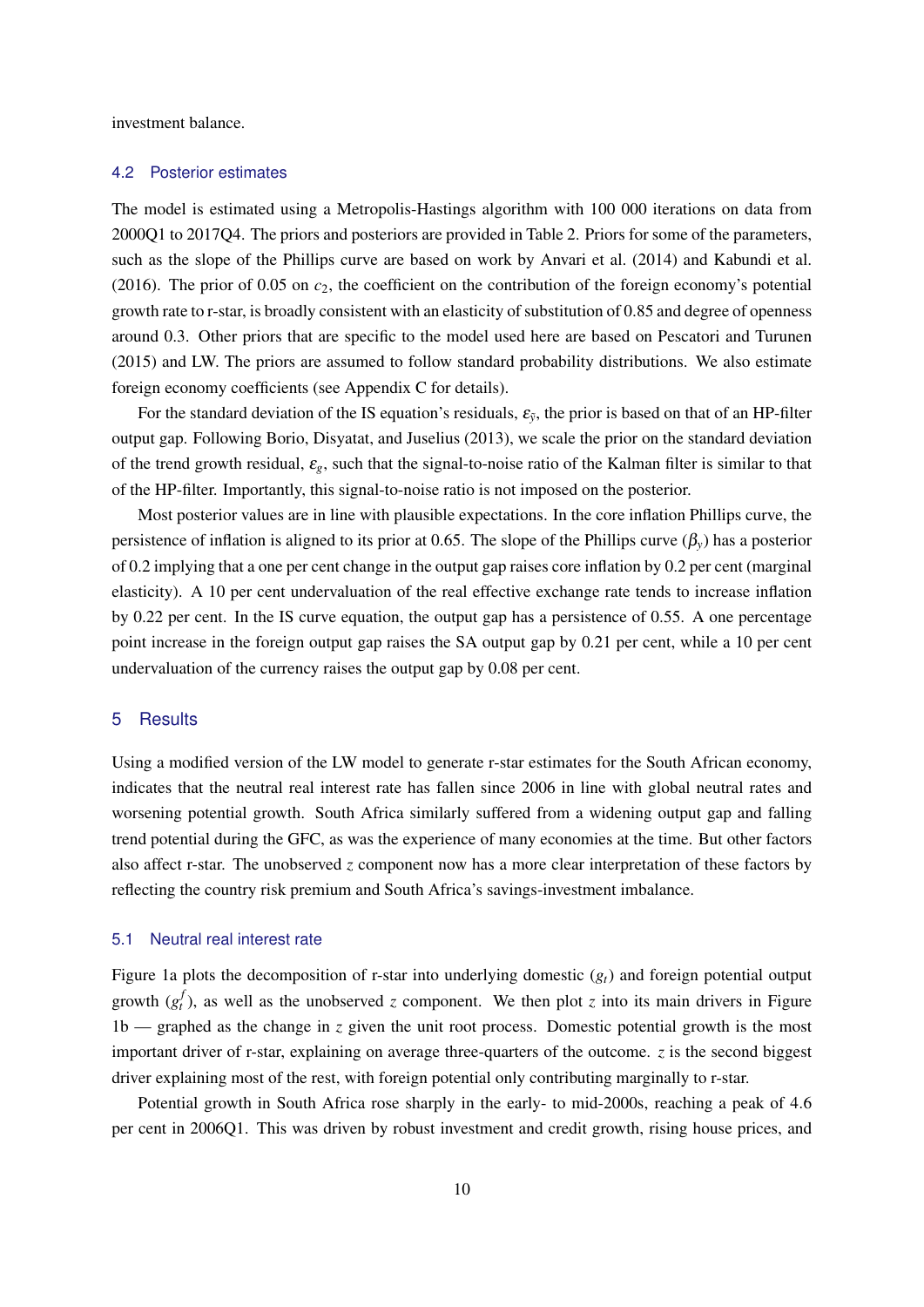a favourable global backdrop with rising commodity prices and external demand. The neutral interest rate reflected the high potential growth rates but was partially offset by other factors in *z*, including a generally low and falling country risk premium and rising savings, which put downward pressure on the domestic r-star. As a consequence, r-star is estimated to have averaged 4.4 per cent from 2000 to 2006, rising through most of this period from 3.8 per cent in the first quarter of 2000 to 5.4 per cent in 2006Q4.



#### <span id="page-12-0"></span>Figure 1: Neutral real interest rate

The GFC led to a significant slowdown in global demand, ended the housing market boom in both South Africa as well as other advanced and emerging markets, and later in the next decade, the fall of commodity prices. From 2007 onwards, potential growth in South Africa is estimated to have slowed from 4.6 per cent to an average below 1 per cent in 2017. A number of factors could have contributed to this decline. These include a significant slowdown in investment and hence the accumulation of capital stock since 2009; falling domestic and international total factor productivity; worsening terms of trade due to falling export commodity prices; binding domestic constraints in electricity; and falling global potential growth particularly due to the Chinese economy's shift away from exports and investment. The r-star fell along with the post-GFC slowdown in South Africa's potential growth, however, other factors have contributed to keeping its level elevated. The unobserved component *z* has raised r-star by an average 1.0 percentage point since 2009.

To better understand the drivers of the unobserved component *z*, Figure [1b](#page-12-0) decomposes *z* recursively into its main drivers, including the country risk premium, and South Africa's savings-investment schedule. The figure is shown as the first difference given the unit root assumption made for *z*.

In the years preceding the GFC, South African GDP growth exceeded 5 per cent. Figure [1b](#page-12-0) illustrates how the need for investment over this period required a higher r-star. In the context of the theory of loanable funds, higher investment induces a rightward shift of the investment curve. However, as the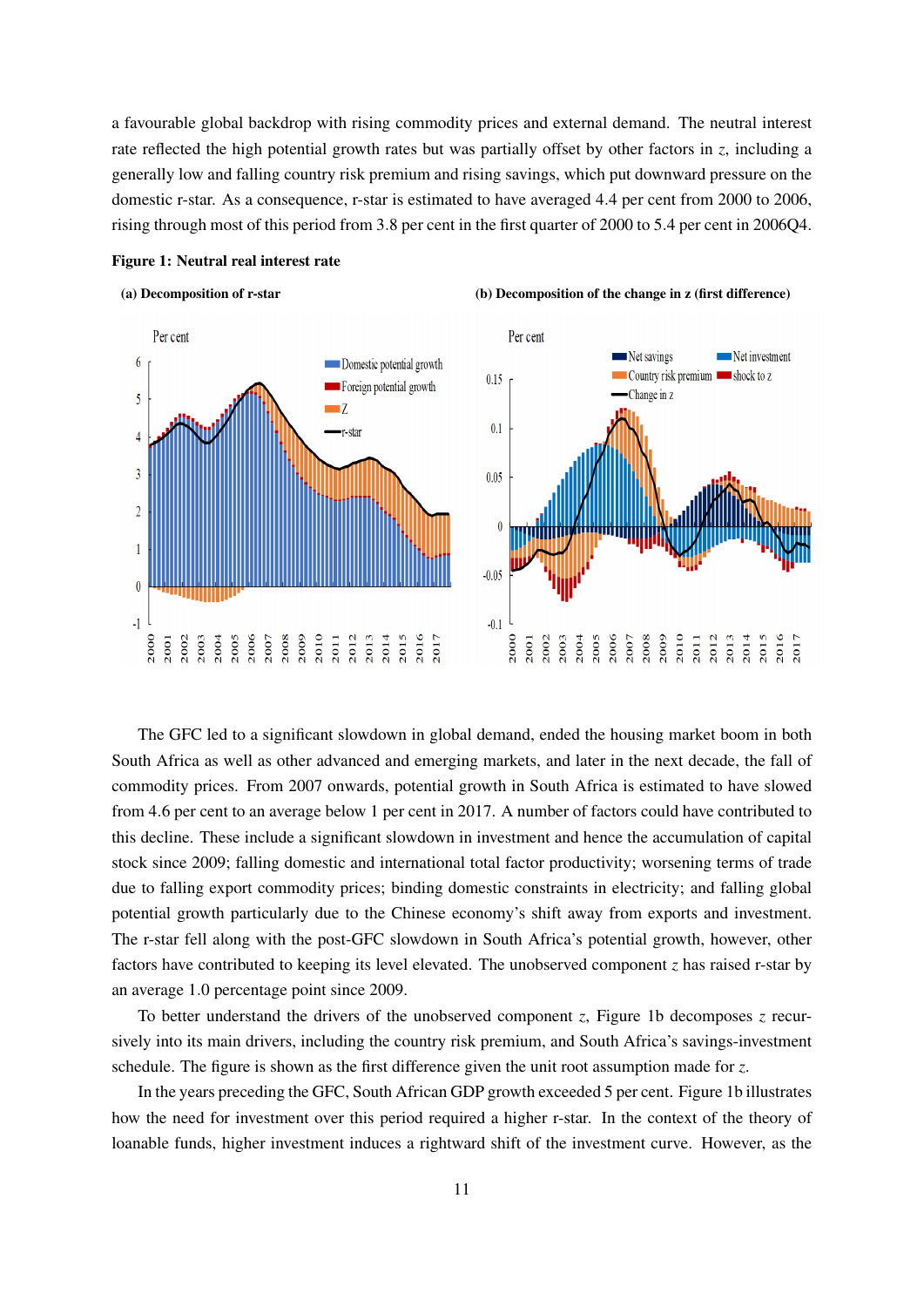increase in domestic savings at that time was not enough to fully address the need for more investment, it only marginally offset the rise in investment and resulted in a rising *z*. The interplay between strong investment growth with only marginal gains in savings growth underpinned a significant widening of the current account deficit.

Following the GFC, investment slowed dramatically, implying a leftward shift of the domestic investment curve and a lowering of the neutral real interest rate. There was also a significant deterioration in domestic savings as the government started to implement countercyclical fiscal policy. Household savings also declined, averaging 0.2 per cent of GDP between 2000 and 2008, before deteriorating to -0.7 per cent post-GFC. On the net, lower savings requires r-star to be relatively higher in order to attract capital that would meet South Africa's investment needs. Since 2016, however, the additional slowdown in investment has meant that the savings-investment balance has been putting downward pressure on r-star.

These two distinct periods in the savings-investment balance are also reflected in the impact of country risk premium on *z*. Prior to the great recession, country risk premiums in South Africa were comparatively low — reflecting strong growth outcomes and fiscal surpluses. Declining country risk premium meant that r-star was also comparatively low over this period. From 2008 onwards, however, the marginal contribution from country risk rose, following the deterioration in economic growth and fiscal balances, and compounded by rising policy and political uncertainty. The EMBI+ spread over this period rose from an average of 1.6 per cent from 2000 to 2008, to an average of 2.2 per cent post GFC (2009-2017Q4).

Figure [2](#page-14-1) plots uncertainty around the r-star estimate over the sample. As the estimated standard deviation of r-star is 1.4 per cent, the implied bounds of a 60 per cent confidence interval have a range between 0.5 and 3.25 per cent in 2017Q4. The relatively large standard deviation of r-star is partly a consequence of the choice of a random walk for *z*. The alternative choice is to make *z* a mean-reverting process which ensures its variance will not be time dependent. When hit by the same set of shocks, a random walk process will always have a larger variance, compared with, an autoregressive meanreverting process when  $t > 1$ .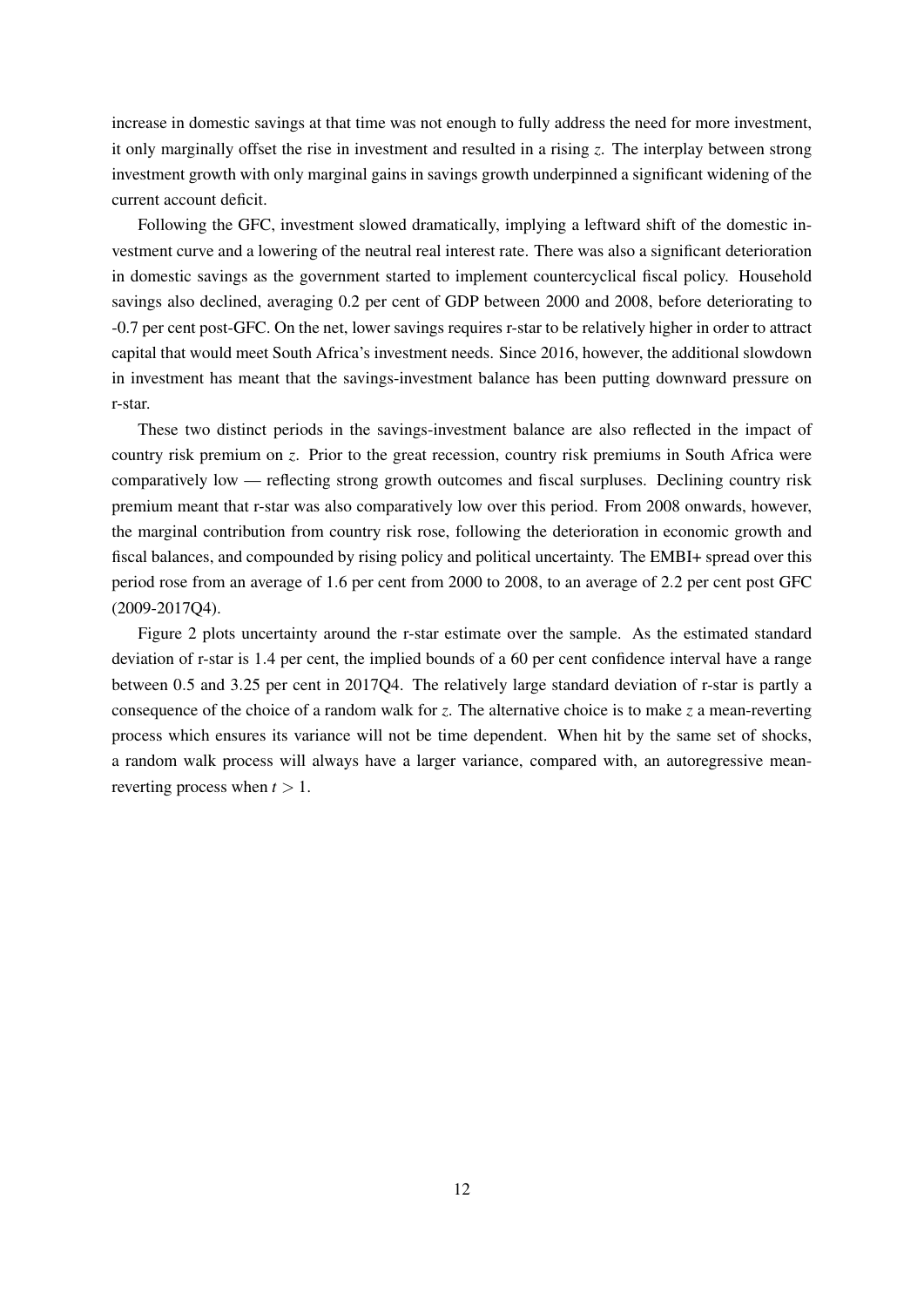#### <span id="page-14-1"></span>Figure 2: Uncertainty around r-star



#### <span id="page-14-0"></span>5.2 Output gap

Estimating the neutral real interest rate using the LW methodology also generates a model-consistent output gap via the IS curve of Equation [\(1\)](#page-7-4). Figure [3](#page-15-1) compares this output gap (labelled LW) to the preferred estimate of the SARB (see [Botha et al.,](#page-22-21) [2018\)](#page-22-21), as well as a simple HP-filter based estimate. The model's output gap is well correlated with other estimates of the gap. During the boom years of 2005 to 2008, both the LW and SARB output gaps are positive for longer than the HP-filter based gap. However, the LW-gap's peak is lower than that of the other methods. One likely driver of this may be the role of finance-neutral potential in the Bank's methodology (see [Anvari et al.,](#page-22-18) [2014,](#page-22-18) and [Botha](#page-22-21) [et al.,](#page-22-21) [2018\)](#page-22-21). During the great recession, the model suggests a significantly larger output gap compared with the other methods. Despite this, all methods suggest that the gap is closed by 2014. The modelconsistent output gap shows that the gap shifted towards 0 and in fact became positive in the final quarter of 2017. This differs from the -0.8 per cent gap using the Bank's method. This difference is a function of a lower potential growth estimate; 0.7 in 2017Q4 while the SARB's estimate of potential is at 1.5 per cent 2017Q4.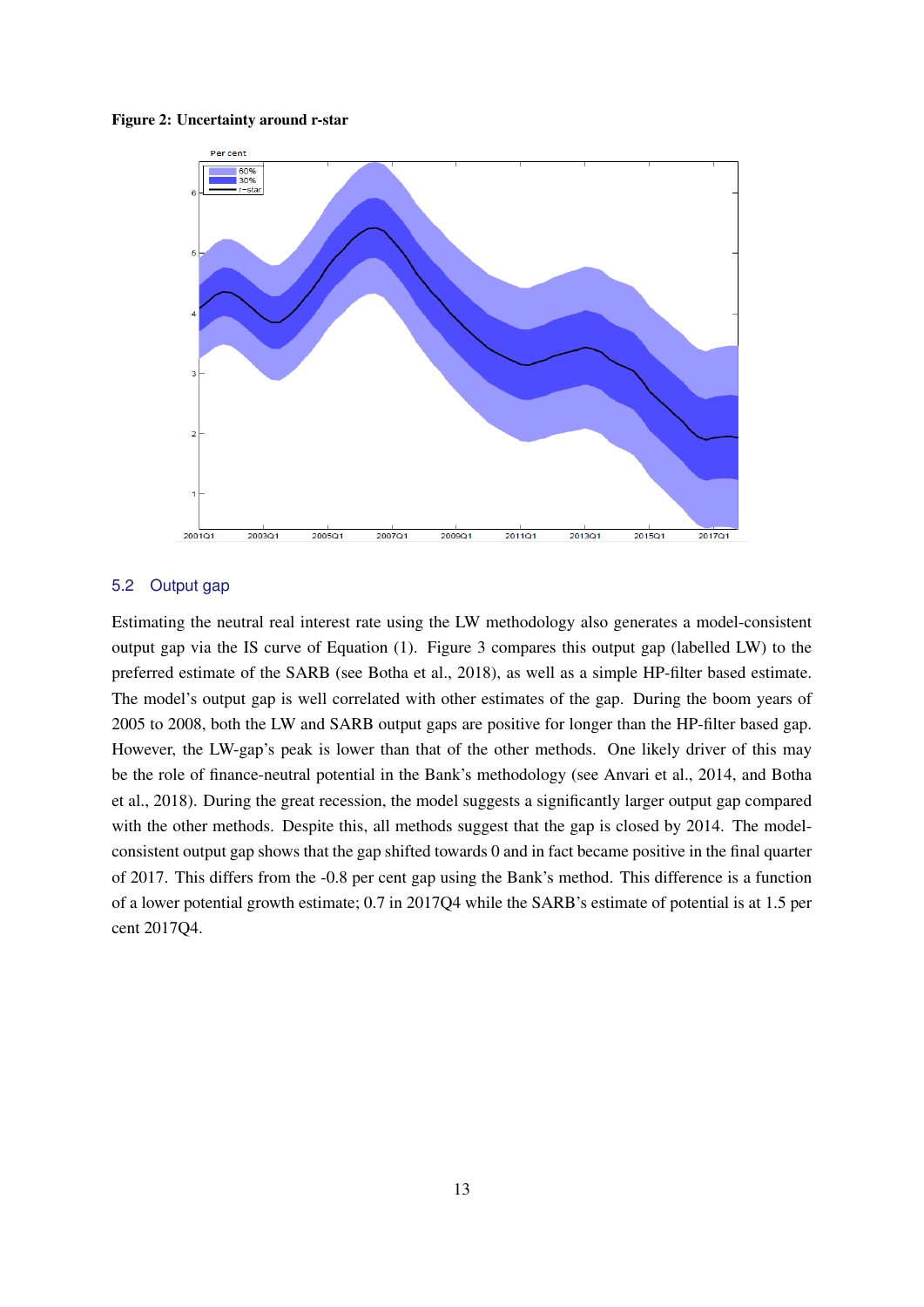#### <span id="page-15-1"></span>Figure 3: Output gap comparisons



#### <span id="page-15-0"></span>5.3 Policy implications

When comparing the estimate of r-star to the real interest rate, we are able to identify over which periods monetary policy in South Africa has been either expansionary or contractionary. Figure [4](#page-16-2) indicates that the first period of tightening of monetary policy occurred in the wake of the rand depreciation at the end of 2001. This rand weakness led to a bout of inflation very early in South Africa's inflation-targeting regime, to which policy responded. Subsequently, the rand appreciated and inflation fell, allowing policy to be eased. The estimates suggest that from 2004 to 2008, monetary policy was broadly expansionary, as the real interest rate remained below the neutral rate. Over this period, the South African economy was growing robustly, while the rand was mostly benefiting from a positive external environment due to the commodity price boom. Only for a brief period in 2009, policy tightened to the extent that it exceeded r-star. From 2010 onwards, the global financial crisis required accommodative monetary policy and our estimate suggests that over much of 2011 to 2014 policy was at its most accommodative since inflation targeting was introduced. The tightening cycle that commenced in early 2014 moved the real rate towards a neutral position by early 2017.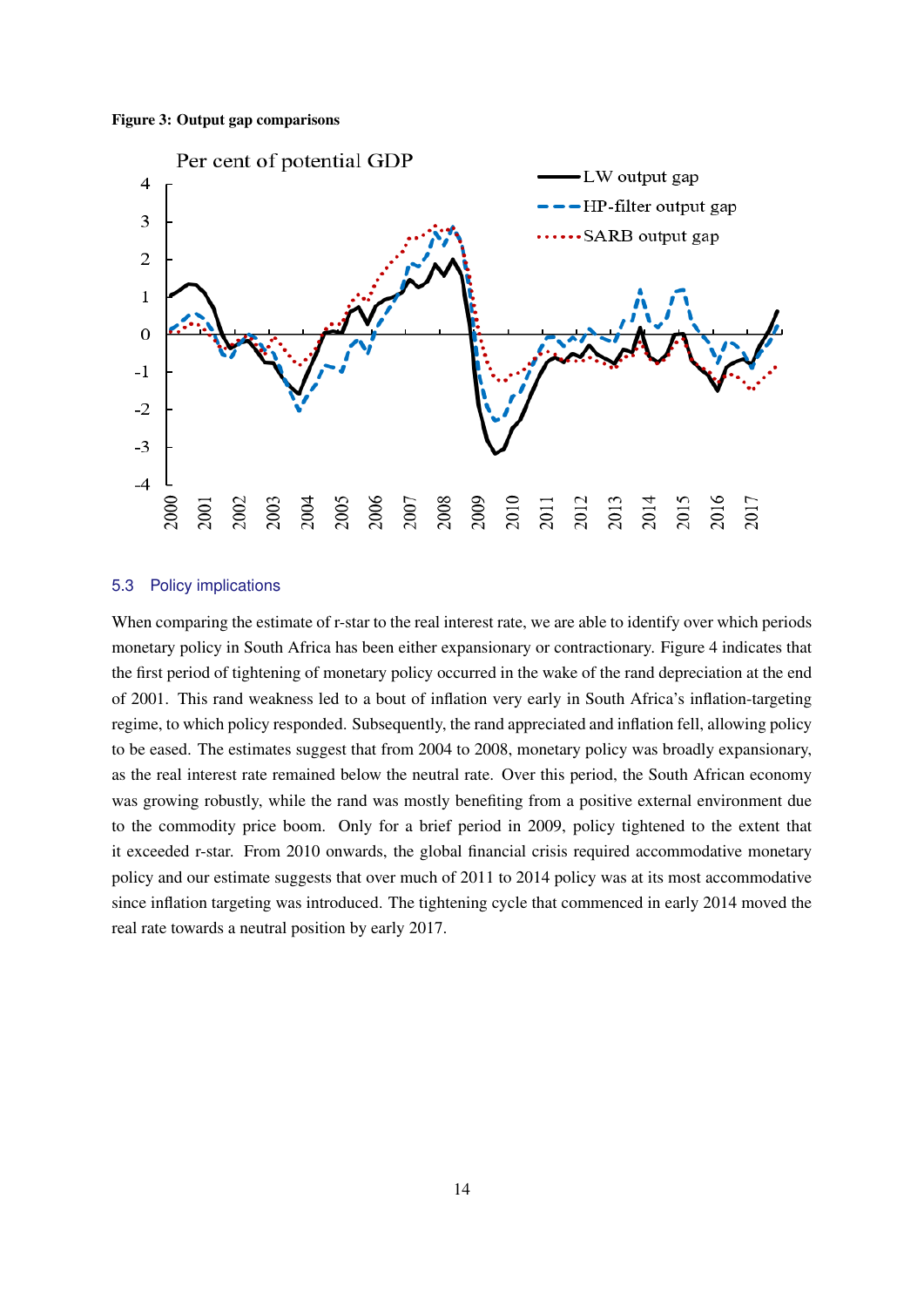<span id="page-16-2"></span>Figure 4: r-star relative to real interest rate



#### <span id="page-16-0"></span>6 Sensitivity analysis

In this section we discuss some of the properties of the model, and its estimation, to provide an assessment of the sensitivity to our estimates. We look at the sensitivity of the results of *z* and r-star to the variance of the residual of  $z(\varepsilon_z)$ .

#### <span id="page-16-1"></span>6.1 Sensitivity to changes to the variance of *z*

The LW approach is often criticised for the fact that a significant proportion of r-star is explained by the unobserved component *z* and that the estimated r-star is sensitive to *z's* error variance. [Pescatori and](#page-23-1) [Turunen](#page-23-1) [\(2015\)](#page-23-1) highlights three shortcomings with LW's approach including the fact that insufficient information is used to determine  $z^{11}$  $z^{11}$  $z^{11}$ . We have addressed part of this criticism by providing a structure to *z* with drivers that are observable. However, it remains important to determine the sensitivity of the *z* process to changes in its error variance.

Figure [5a](#page-17-1) and [5b](#page-17-1) display the sensitivity of r-star and *z* to changes in the variance of  $\varepsilon$ <sub>z</sub>. We plot heat maps which show the standard deviation of *z* between 0.01 and 0.6 in increments of 0.01. The estimate of r-star (in [5a\)](#page-17-1) deviates by 4.2 percentage points between the smallest and largest standard deviation. On average, over the entire sample the difference between the largest and smallest standard deviation outcome is 3.4 percentage points. The deviations in r-star are entirely the result of changes to the shape and size of the unobserved component (figure [5b\)](#page-17-1).

<span id="page-16-3"></span> $11$ The other two criticisms include that the output gap estimate bears no resemblance to estimates currently used for the US output gap and that there was no formal accounting for the zero-lower bound.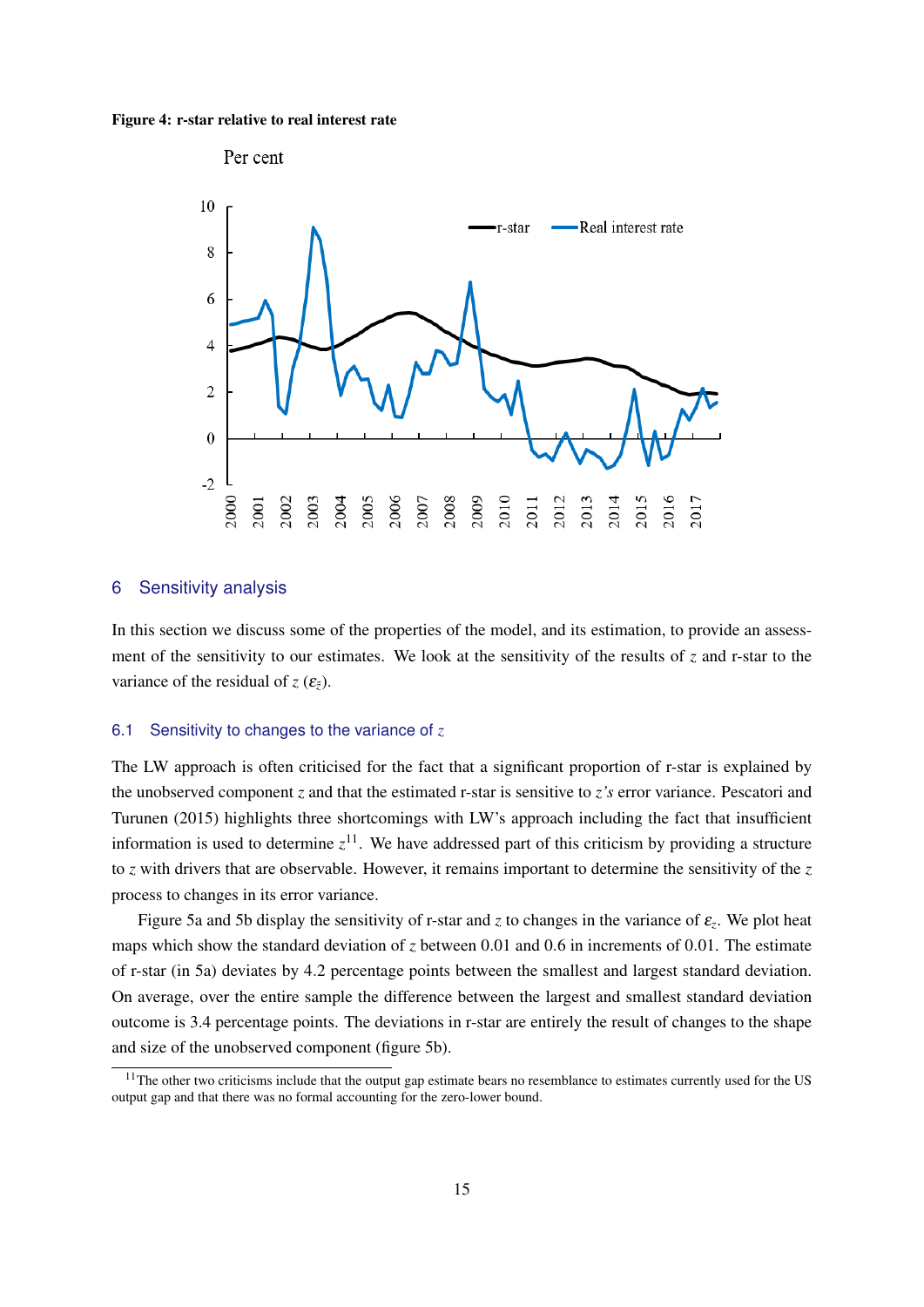<span id="page-17-1"></span>Figure 5: Sensitivity of r-star and *z* to changes to the variance of *z*

(a) Neutral real interest rate (b)  $z$ 



## <span id="page-17-0"></span>7 Conclusion

The neutral real interest rate is an important benchmark for monetary policy. Policymakers can use estimates of r-star to assess whether the current policy stance supports or constrains growth which, in turn, either fuels or moderates inflation. In this paper, we adapt the commonly used [Laubach and](#page-22-0) [Williams](#page-22-0) [\(2003\)](#page-22-0) methodology for estimating neutral real interest rates — or r-star — to the small-open economy characteristics of South Africa. In essence, [Laubach and Williams](#page-22-0) [\(2003\)](#page-22-0) model r-star as a function of the trend growth rate in an economy, and some unobservable factor. The dynamics of this unobservable factor can have far reaching consequences for the estimate of r-star. We follow recent research by identifying some of the likely drivers of this unobservable factor, thereby making its outcome easier to interpret. These factors include South Africa's country risk premium, a measure of SA's current account through net savings and investment; and we allow the foreign sector's underlying trend rate to influence the domestic economy's r-star in an open economy framework. In addition, we further expand the [Laubach and Williams](#page-22-0) [\(2003\)](#page-22-0) model to account for the impacts that the exchange rate, international commodity prices and developments in the global economy have on South African growth and inflation.

Our estimate of r-star rises in the build-up to the global financial crisis, and peaks at 5.4 per cent by the end of 2006. While this rise mostly reflects rising domestic and foreign potential growth, a comparatively low country risk premium over this build-up period served to moderate the level of rstar. In the aftermath of the global financial crisis, South Africa's potential growth fell dramatically, and pulled r-star down with it. However, this post-crisis period was also characterized by falling domestic savings, and a rising domestic risk premium. These factors have raised the estimate of r-star above what would be suggested by the fall in potential growth. As a result, the South African r-star is estimated at around 1.9 per cent by the end of 2017.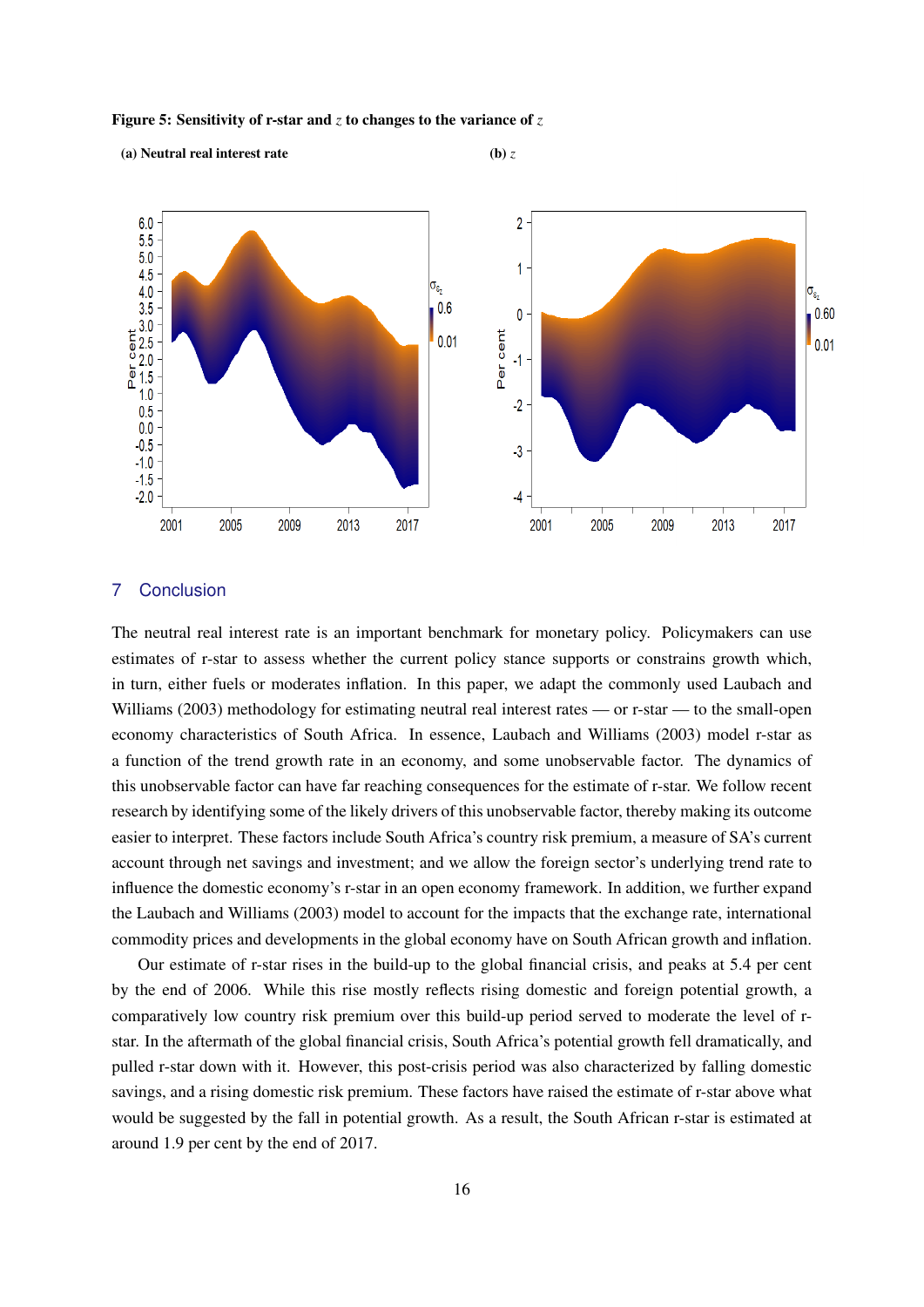# Appendices

# <span id="page-18-1"></span><span id="page-18-0"></span>A Data

## <span id="page-18-3"></span>Table 1: Data

<span id="page-18-2"></span>

|                 | <b>Variable</b>                        | <b>Transformation</b>                                                                                                                      | <b>Source</b>                     |  |  |  |
|-----------------|----------------------------------------|--------------------------------------------------------------------------------------------------------------------------------------------|-----------------------------------|--|--|--|
| <b>Domestic</b> | Real GDP                               | Log level<br>(seasonally adjusted and annualised)                                                                                          | StatsSA                           |  |  |  |
|                 | Core consumer<br>inflation             | Log first difference<br>(seasonally adjusted)                                                                                              | StatsSA                           |  |  |  |
|                 | 2-year ahead Inflation<br>expectations | Log first difference<br>(seasonally adjusted)                                                                                              | <b>BER</b>                        |  |  |  |
|                 | Real exchange<br>rate gap              | Per cent deviation from equilibrium                                                                                                        | de Jager (2012)                   |  |  |  |
|                 | Real interest rate                     | Repo rate less one-year ahead<br>inflation forecast from core model                                                                        | SARB                              |  |  |  |
|                 | Country risk<br>premium                | SA EMBI+ spread (HP-filter),<br>first difference                                                                                           | Bloomberg                         |  |  |  |
|                 | Net savings                            | Gross savings<br>less consumption of fixed capital<br>at replacement value<br>per cent of GDP (HP filter), first difference                | <b>SARB</b>                       |  |  |  |
|                 | Net fixed capital<br>formation         | Gross fixed capital formation<br>less consumption of fixed capital<br>at replacement value<br>per cent of GDP(HP filter), first difference | SARB                              |  |  |  |
| Foreign         | Output gap                             | US Real GDP as a per cent of potential<br><b>GDP</b>                                                                                       | Global Projection<br>Model        |  |  |  |
|                 | Underlying<br>potential growth (g)     | Percent                                                                                                                                    | Global Projection<br>Model        |  |  |  |
|                 | Neutral real interest<br>rate          | Percent                                                                                                                                    |                                   |  |  |  |
|                 | Core PCE inflation                     | Log first difference<br>(seasonally adjusted)                                                                                              | <b>FRED</b>                       |  |  |  |
|                 | Brent crude oil                        | Log first difference                                                                                                                       | Bloomberg                         |  |  |  |
|                 | Real commodity<br>price gap            | Export weighted,<br>Per cent deviation from HP-filter<br>trend, deflated using US core PCE                                                 | Bloomberg and<br>own calculations |  |  |  |
|                 | <b>Effective federal</b><br>funds rate | Percent                                                                                                                                    | <b>FRED</b>                       |  |  |  |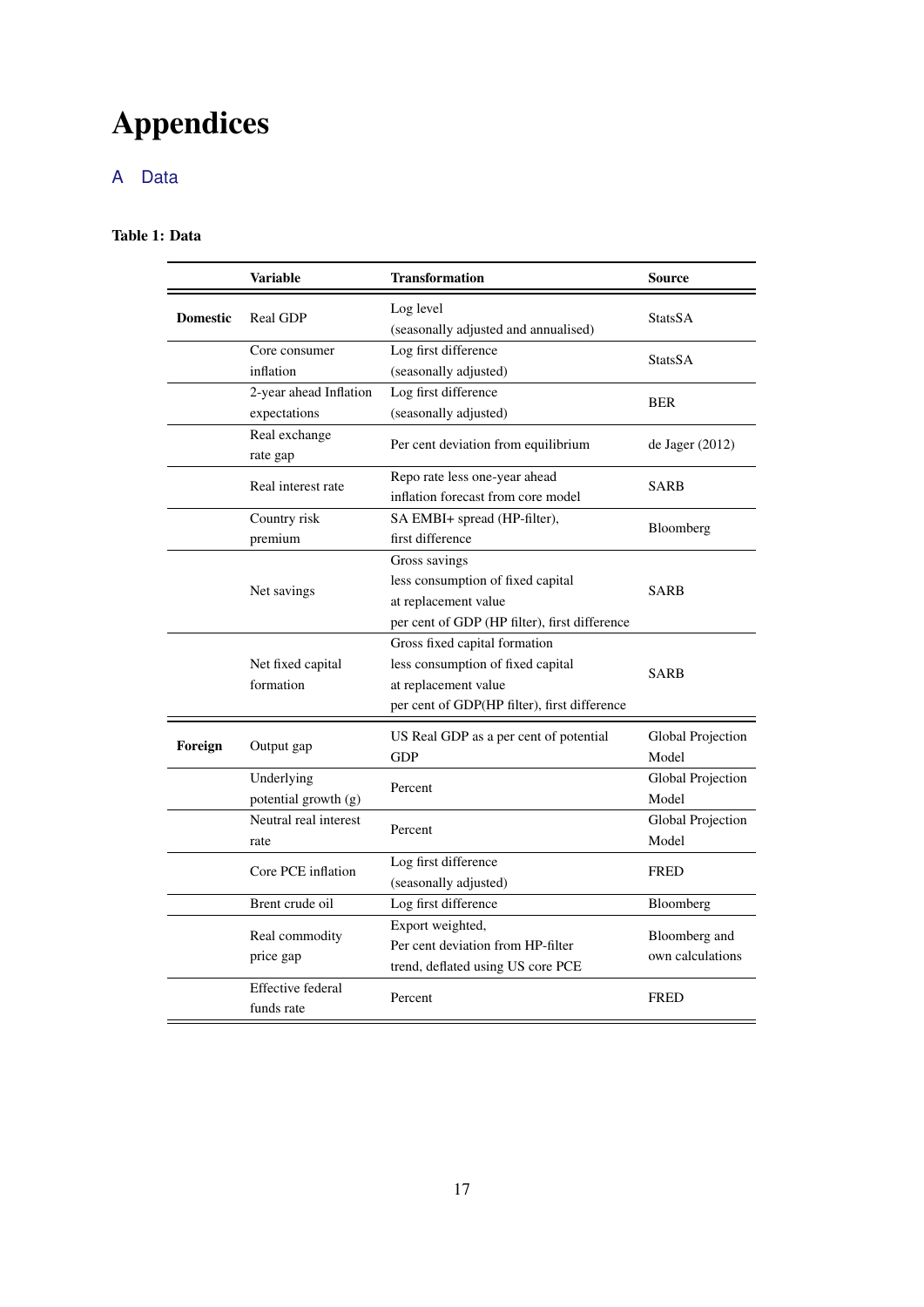## B Domestic economy prior and posterior estimates

| Parameters                                |              | Priors       |                    | Posteriors |                                      |
|-------------------------------------------|--------------|--------------|--------------------|------------|--------------------------------------|
|                                           | Distribution | Mean         | Standard deviation | Median     | $5th$ & 95 <sup>th</sup> percentiles |
| $\alpha_{y}$                              | beta         | 0.5          | 0.1                | 0.546      | [0.528; 0.594]                       |
| $\alpha_r$                                | gamma        | 0.05         | 0.02               | 0.027      | [0.024; 0.034]                       |
| $\alpha_{\mathbf{y}^f}$                   | gamma        | 0.25         | 0.1                | 0.205      | [0.195; 0.213]                       |
| $\alpha_q$                                | gamma        | 0.02         | 0.01               | 0.008      | [0.007; 0.009]                       |
| $\alpha_c$                                | gamma        | 0.05         | 0.02               | 0.023      | [0.021; 0.024]                       |
| $c_1$                                     | normal       | $\mathbf{1}$ | 0.20               | 1.120      | [0.826; 1.509]                       |
| $\mathfrak{c}_2$                          | gamma        | 0.05         | 0.02               | 0.035      | [0.032; 0.039]                       |
| $\beta_{\pi}$                             | beta         | 0.7          | 0.1                | 0.652      | [0.491; 0.806]                       |
| $\beta_{y}$                               | gamma        | 0.25         | 0.05               | 0.198      | [0.184; 0.225]                       |
| $\beta_q$                                 | gamma        | 0.1          | 0.05               | 0.022      | [0.020; 0.025]                       |
| $\beta_o$                                 | gamma        | 0.02         | 0.02               | 0.319*     | [0.188; 0.556]                       |
| $\gamma_s$                                | gamma        | 0.87         | 0.3                | 0.319      | [0.297; 0.334]                       |
| $\gamma_i$                                | beta         | 0.33         | 0.05               | 0.299      | [0.264; 0.364]                       |
| $\gamma_p$                                | beta         | 0.33         | 0.05               | 0.913      | [0.495; 1.405]                       |
| $\rho_p$                                  | beta         | 0.78         | 0.05               | 0.490      | [0.311; 0.640]                       |
| $\rho_c$                                  | beta         | 0.5          | 0.1                | 0.802      | [0.795; 0.810]                       |
| $\rho_o$                                  | beta         | 0.5          | 0.1                | 0.314      | [0.221; 0.410]                       |
| $\rho_{E\pi}$                             | beta         | 0.5          | 0.1                | 0.827      | [0.817; 0.838]                       |
| $\rho_s$                                  | beta         | 0.5          | 0.1                | 0.477      | [0.321; 0.637]                       |
| $\rho_i$                                  | beta         | 0.5          | 0.1                | 0.487      | [0.341; 0.634]                       |
| $\mathcal{E}_{\tilde{y}}$                 | inv.gamma    | 0.84         | 0.2                | 0.251      | [0.243; 0.257]                       |
| $\mathcal{E}_{\tilde{\pi}}$               | inv.gamma    | 1.39         | 0.2                | 0.745      | [0.655; 0.855]                       |
| $\pmb{\mathcal{E}}_{\tilde{\mathcal{Z}}}$ | inv.gamma    | 0.17         | 0.02               | 0.184      | [0.168; 0.189]                       |
| $\varepsilon_g$                           | inv.gamma    | 0.21         | 0.05               | 0.167      | [0.156; 0.179]                       |
| $\varepsilon_r$                           | inv.gamma    | 0.95         | $0.2\,$            | 0.465      | [0.452; 0.487]                       |
| $\varepsilon_q$                           | inv.gamma    | 5.16         | $\mathbf{1}$       | 2.470      | [2.345; 2.572]                       |
| $\mathcal{E}_{\bar{y}}$                   | inv.gamma    | 0.21         | 0.05               | 0.132      | [0.126; 0.137]                       |
| $\mathcal{E}_O$                           | inv.gamma    | $\mathbf{1}$ | 0.2                | 18.47      | [16.17; 21.39]                       |

<span id="page-19-1"></span>Table 2: Prior and posterior estimates

## <span id="page-19-0"></span>C Foreign economy prior and posterior estimates

Table [3](#page-20-1) shows the priors and posteriors for the estimated parameters.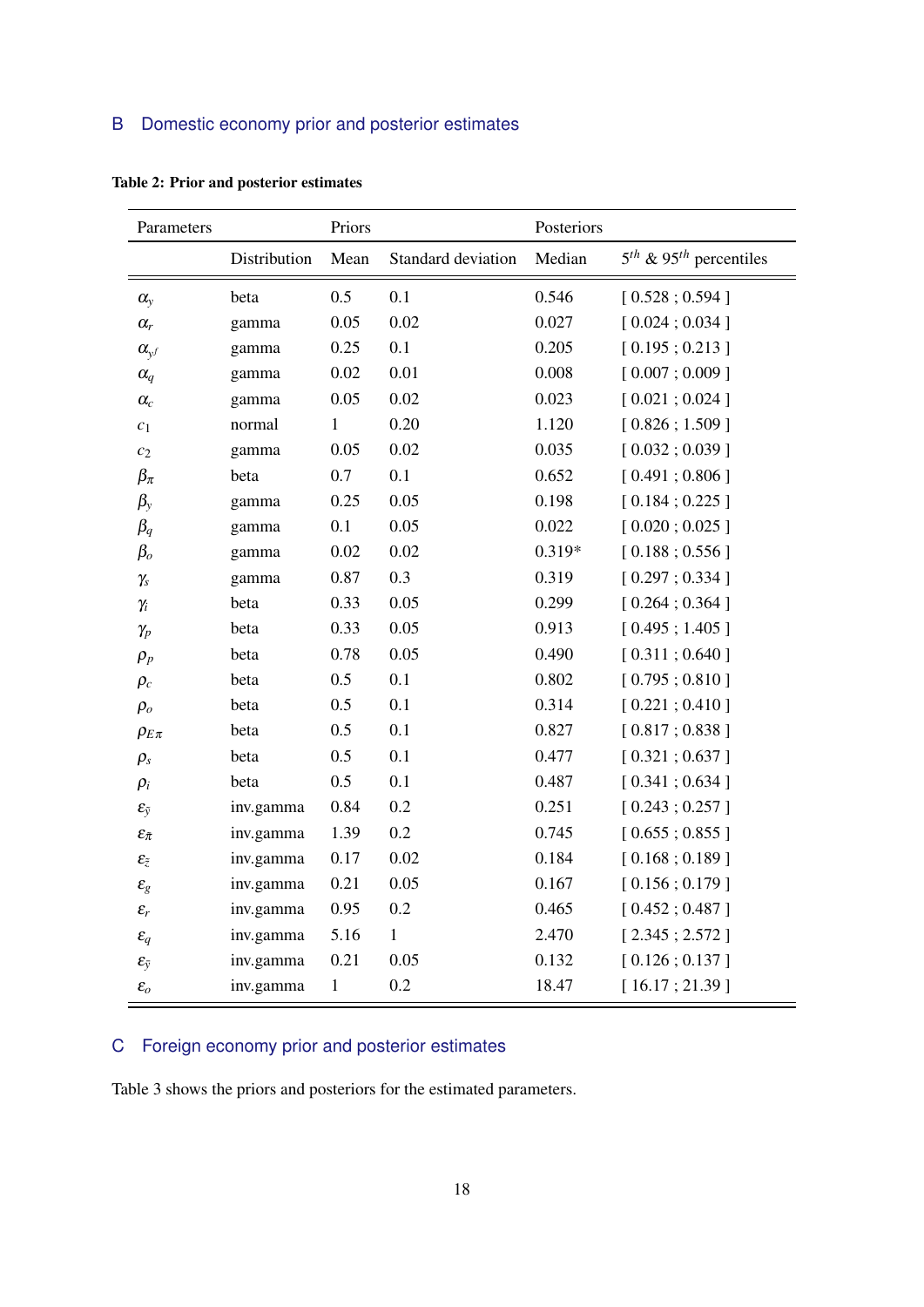| Parameters                           |              | Priors |                    | Posteriors |                                      |
|--------------------------------------|--------------|--------|--------------------|------------|--------------------------------------|
|                                      | Distribution | Mean   | Standard deviation | Median     | $5th$ & 95 <sup>th</sup> percentiles |
| $\alpha_{v}$ f                       | beta         | 0.5    | 0.1                | 0.950      | [0.947; 0.952]                       |
| $\alpha_{r}$                         | gamma        | 0.05   | 0.02               | 0.067      | [0.065; 0.070]                       |
| $c^f$                                | normal       | 1      | 0.20               | 0.976      | [0.708; 1.253]                       |
| $\beta_{\pi^f}$                      | beta         | 0.7    | 0.1                | 0.976      | [0.960; 0.989]                       |
| $\beta_{y}$                          | gamma        | 0.25   | 0.05               | 0.092      | [0.051; 0.119]                       |
| $\beta_{o}$ f                        | gamma        | 0.02   | 0.02               | 0.006      | [0.006; 0.007]                       |
| $\mathcal{E}_{\tilde{\mathbf{y}}^f}$ | inv.gamma    | 0.84   | 0.2                | 0.220      | [0.218; 0.223]                       |
| $\mathcal{E}_{\tilde{\pi}^f}$        | inv.gamma    | 1.39   | 0.2                | 0.282      | [0.268; 0.306]                       |
| $\mathcal{E}_{\tilde{z}^f}$          | inv.gamma    | 0.17   | 0.02               | 0.081      | [0.078; 0.082]                       |
| $\mathcal{E}_{rf}$                   | inv.gamma    | 0.21   | 0.05               | 0.137      | [0.133; 0.141]                       |
| $\pmb{\mathcal{E}}_{g^f}$            | inv.gamma    | 0.95   | 0.2                | 0.021      | [0.021; 0.022]                       |
| $\mathcal{E}_{\bar{y}^f}$            | inv.gamma    | 0.21   | 0.05               | 0.374      | [0.368; 0.393]                       |
| $\mathcal{E}_{o}$ f                  | inv.gamma    | 1      | 0.2                | 20.58      | [20.36; 20.90]                       |

<span id="page-20-1"></span>Table 3: Prior and posterior estimates

## <span id="page-20-0"></span>D Comparisons of real interest rates

We observe real interest rates in the model, using the one-year ahead inflation forecast from the SARB's core econometric model. This is done to ensure that the real interest rate aligns to the forecasts announced by the SARB's Monetary Policy Committee and the implicit real rate that it implies. Figure [6](#page-21-0) compares the real interest rate we use in the model (labelled 'core model forecast') to other estimates, including inflation expectations from the BER's inflation expectations survey, using current inflation (labelled 'Ex-post'). All measures generally follow the same path and co-move well, with correlations above 0.75.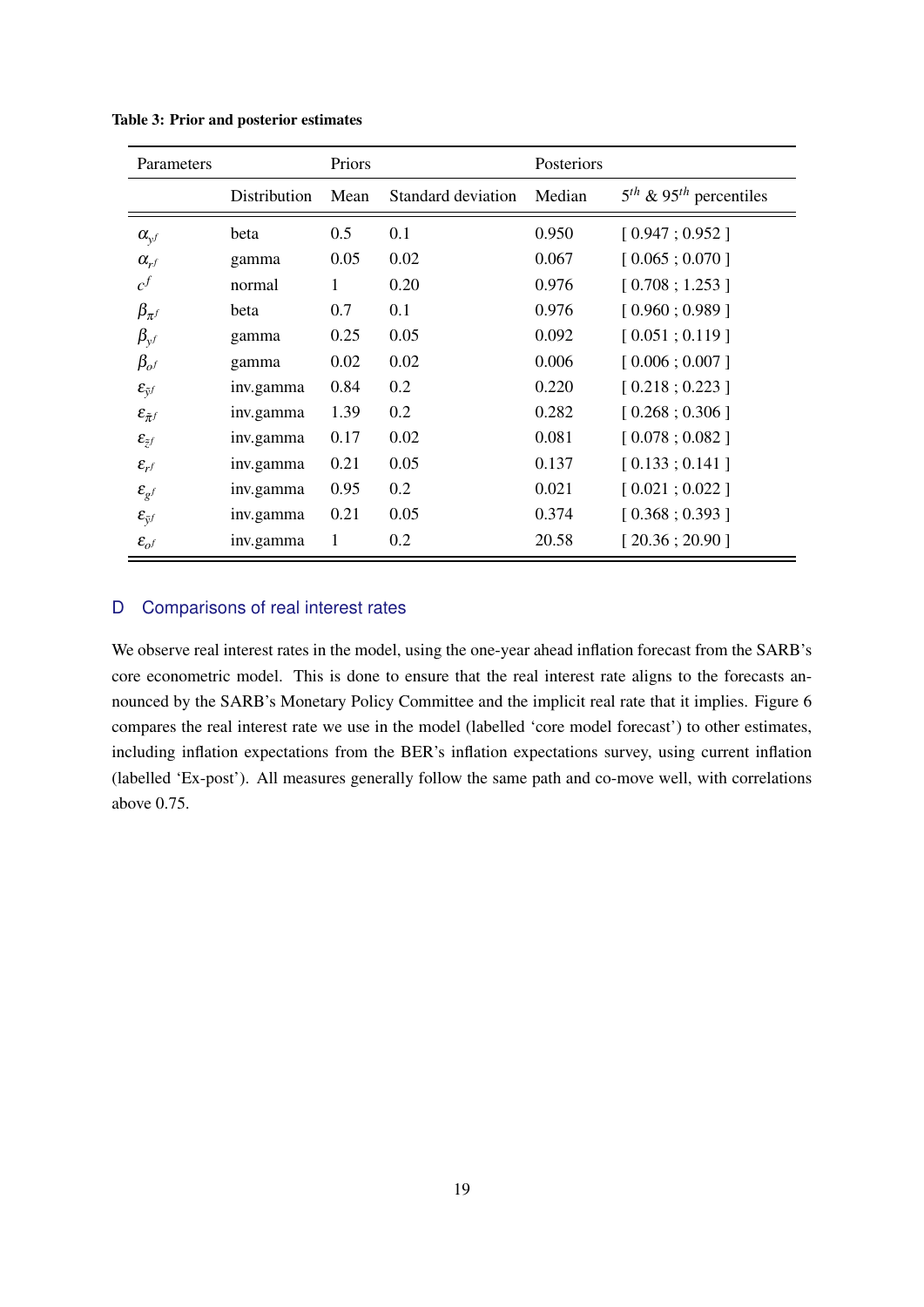

<span id="page-21-0"></span>Figure 6: Real interest rate: Inflation expectation comparisons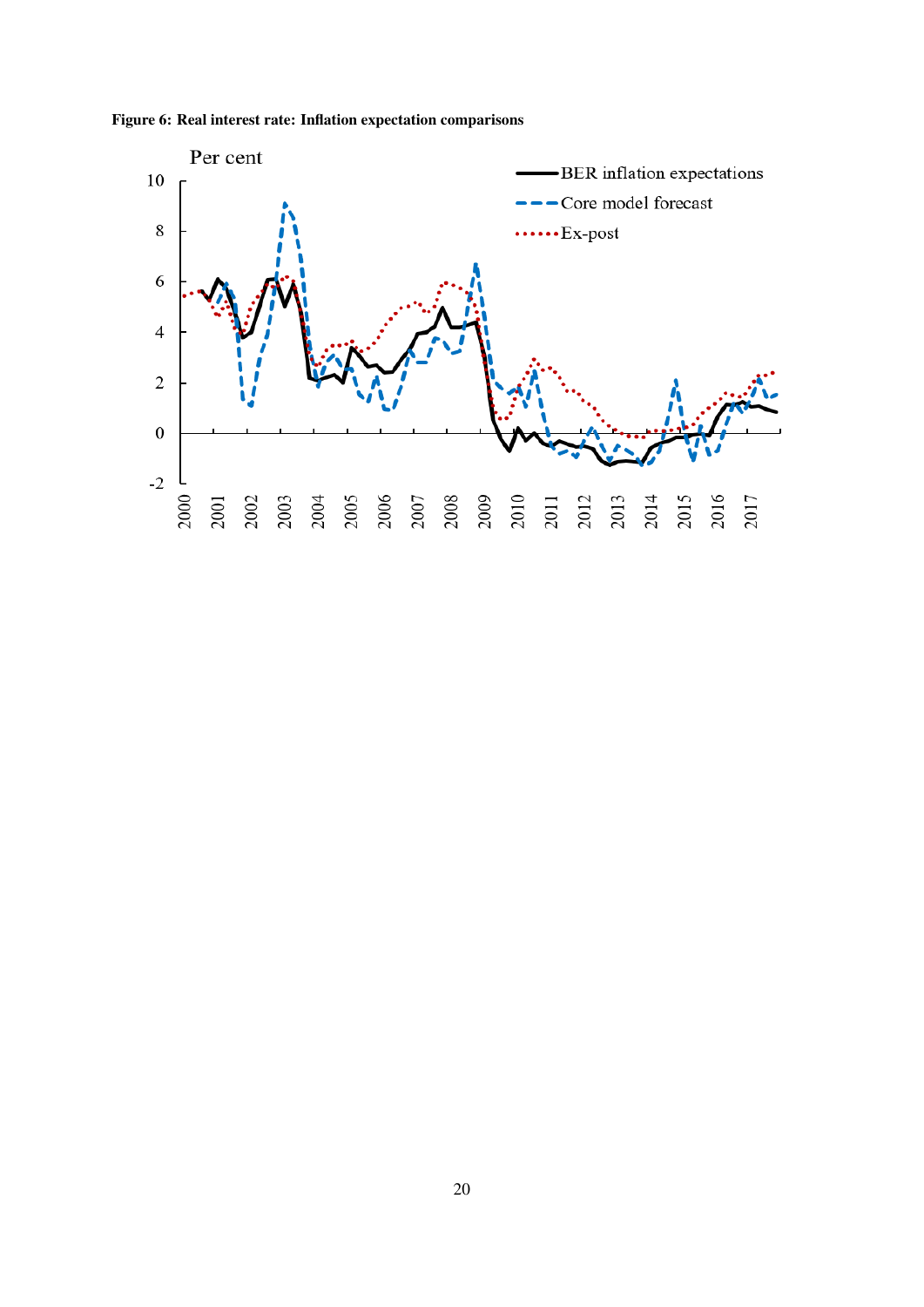#### **References**

- <span id="page-22-18"></span>Anvari, V., N. Ehlers, and R. Steinbach (2014). A semi-structural approach to estimate South Africa's potential output. *South African Reserve Bank Working Paper WP/14/08*.
- <span id="page-22-8"></span>Barsky, R., A. Justiniano, and L. Melosi (2014). The natural rate of interest and its usefulness for monetary policy. *The American Economic Review 104*(5), 37–43.
- <span id="page-22-10"></span>Bernhardsen, T. and K. Gerdrup (2007). The neutral real interest rate. *Norges Bank. Economic Bulletin 78*(2), 52.
- <span id="page-22-1"></span>Beyer, R. and V. Wieland (2017). Instability, imprecision and inconsistent use of equilibrium real interest rate estimates.
- <span id="page-22-11"></span>Blanchard, O. J., D. Furceri, and A. Pescatori (2014). A prolonged period of low real interest rates? *Secular stagnation: facts, causes and cures*, 101.
- <span id="page-22-5"></span>Bomfim, A. N. (2001). Measuring equilibrium real interest rates: What can we learn from yields on indexed bonds? *The Journal of Fixed Income 11*(3), 61–69.
- <span id="page-22-20"></span>Borio, C., P. Disyatat, and M. Juselius (2013). Rethinking potential output: Embedding information about the financial cycle. *BIS Working Paper*.
- <span id="page-22-13"></span>Botha, B., S. de Jager, F. Ruch, and R. Steinbach (2017). The Quarterly Projection Model of the SARB. *South African Reserve Bank Working Paper WP/17/01*.
- <span id="page-22-21"></span>Botha, B., F. Ruch, and R. Steinbach (2018). Short-lived supply shocks to potential growth. *South African Reserve Bank Working Paper WP/18/02*.
- <span id="page-22-15"></span>Carabenciov, I., M. C. Freedman, M. R. Garcia-Saltos, M. D. Laxton, M. O. Kamenik, and M. P. Manchev (2013). *GPM6: The Global Projection Model with 6 Regions*. Number 13-87. International Monetary Fund.
- <span id="page-22-12"></span>Clarida, R., J. Galı, and M. Gertler (2002). A simple framework for international monetary policy analysis. *Journal of monetary economics 49*(5), 879–904.
- <span id="page-22-14"></span>Clark, P. (1987). The cyclical component of US economic activity. *The Quarterly Journal of Economics Vol. 102 No. 4 pp. 797-814*.
- <span id="page-22-7"></span>Cogley, T. (2002). A simple adaptive measure of core inflation. *Journal of Money, Credit, and Banking 34*(1), 94–113.
- <span id="page-22-9"></span>Cúrdia, V., A. Ferrero, G. C. Ng, and A. Tambalotti (2015). Has US monetary policy tracked the efficient interest rate? *Journal of Monetary Economics 70*, 72–83.
- <span id="page-22-16"></span>Friedman, M. (1968). The role of monetary policy. *The American Economic Review 58*(1).
- <span id="page-22-4"></span>Fuentes, J. R., F. Gredig, et al. (2007). *Estimating the Chilean natural rate of interest*.
- <span id="page-22-17"></span>Gelman, A., G. O. Roberts, W. R. Gilks, et al. (1996). Efficient Metropolis jumping rules. *Bayesian statistics 5*(599-608), 42.
- <span id="page-22-3"></span>Hamilton, J. D., E. S. Harris, J. Hatzius, and K. D. West (2016). The equilibrium real funds rate: Past, present, and future. *IMF Economic Review 64*(4), 660–707.
- <span id="page-22-6"></span>Hodrick, R. J. and E. C. Prescott (1997). Postwar US business cycles: an empirical investigation. *Journal of Money, credit, and Banking*, 1–16.
- <span id="page-22-2"></span>Holston, K., T. Laubach, and J. C. Williams (2017). Measuring the natural rate of interest: International trends and determinants. *Journal of International Economics*.
- <span id="page-22-19"></span>Kabundi, A., E. Schaling, and M. Some (2016). Estimating a time-varying phillips curve for South Africa. *South African Reserve Bank Working Paper (16/05)*.
- <span id="page-22-0"></span>Laubach, T. and J. C. Williams (2003). Measuring the natural rate of interest. *Review of Economics and Statistics 85*(4), 1063–1070.